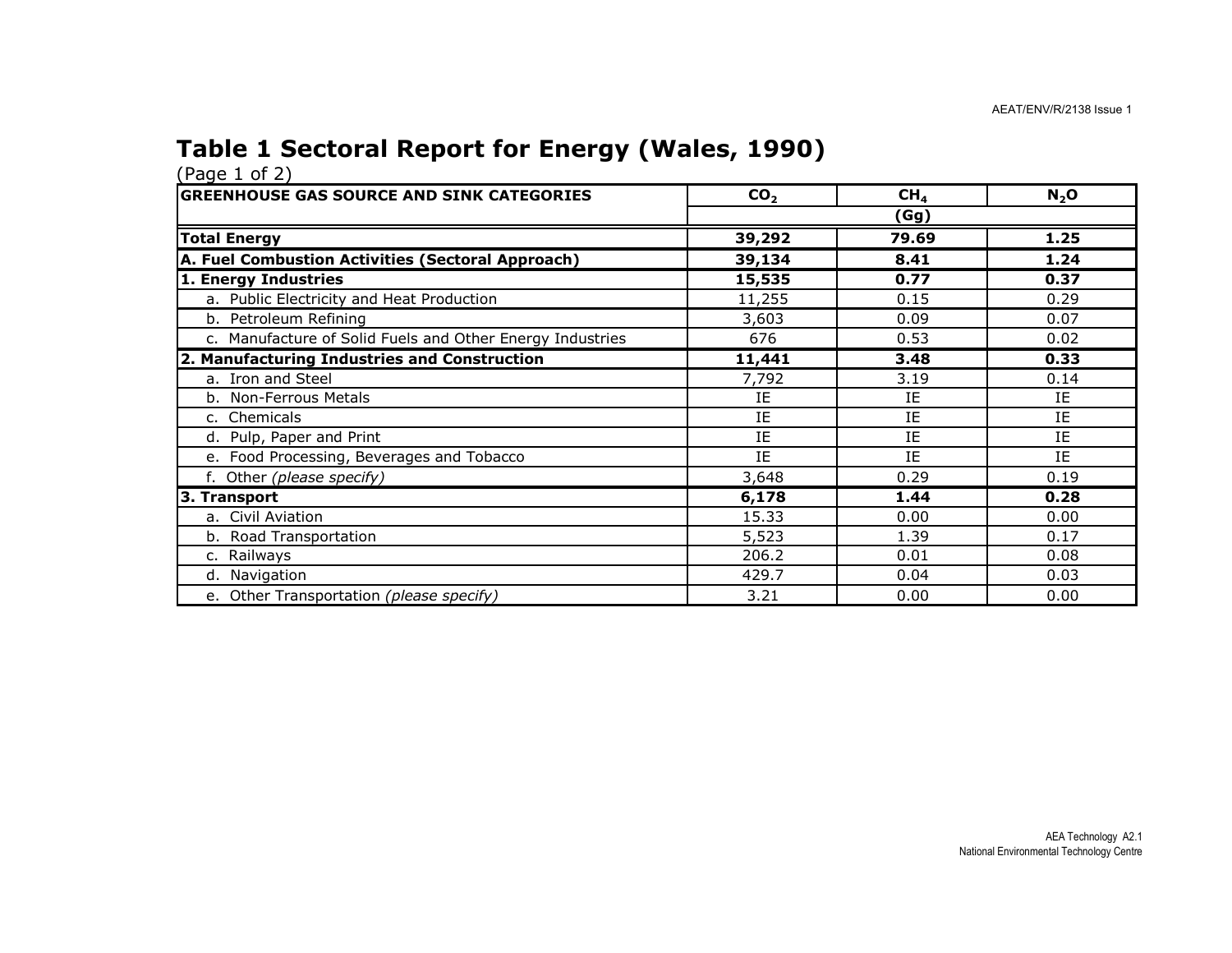### Table 1 Sectoral Report for Energy (Wales, 1990)

| <b>GREENHOUSE GAS SOURCE AND SINK CATEGORIES</b> | CO <sub>2</sub> | CH <sub>4</sub> | $N_2$ O   |  |  |  |
|--------------------------------------------------|-----------------|-----------------|-----------|--|--|--|
|                                                  | (Gg)            |                 |           |  |  |  |
| 4. Other Sectors                                 | 5,815           | 2.71            | 0.27      |  |  |  |
| a. Commercial/Institutional                      | 1,205           | 0.12            | 0.01      |  |  |  |
| b. Residential                                   | 4,082           | 2.55            | 0.07      |  |  |  |
| c. Agriculture/Forestry/Fisheries                | 527             | 0.04            | 0.19      |  |  |  |
| 5. Other (Military Aircraft and Naval Vessels)   | 165             | 0.01            | 0.01      |  |  |  |
| <b>B. Fugitive Emissions from Fuels</b>          | 158             | 71.28           | 0.00      |  |  |  |
| 1. Solid Fuels                                   | 158             | 55.37           | 0.00      |  |  |  |
| a. Coal Mining                                   | 0               | 55.10           | 0.00      |  |  |  |
| b. Solid Fuel Transformation                     | 158             | 0.27            | 0.00      |  |  |  |
| c. Other (please specify)                        | <b>NO</b>       | <b>NO</b>       | NO.       |  |  |  |
| 2. Oil and Natural Gas                           | $\mathbf 0$     | 15.91           | 0.00      |  |  |  |
| a. Oil                                           | 0               | 0.00            | 0.00      |  |  |  |
| b. Natural Gas                                   | 0               | 15.91           | NO.       |  |  |  |
| c. Venting and Flaring                           | 0               | 0.00            | 0.00      |  |  |  |
| Flaring                                          | 0               | 0.00            | 0.00      |  |  |  |
| Venting                                          | $\Omega$        | 0.00            | NO.       |  |  |  |
| Memo Items: (2)                                  |                 |                 |           |  |  |  |
| <b>International Bunkers</b>                     | <b>NA</b>       | <b>NA</b>       | <b>NA</b> |  |  |  |
| Aviation                                         | <b>NA</b>       | <b>NA</b>       | <b>NA</b> |  |  |  |
| Marine                                           | <b>NA</b>       | <b>NA</b>       | <b>NA</b> |  |  |  |
| CO <sub>2</sub> Emissions from Biomass           | <b>NE</b>       |                 |           |  |  |  |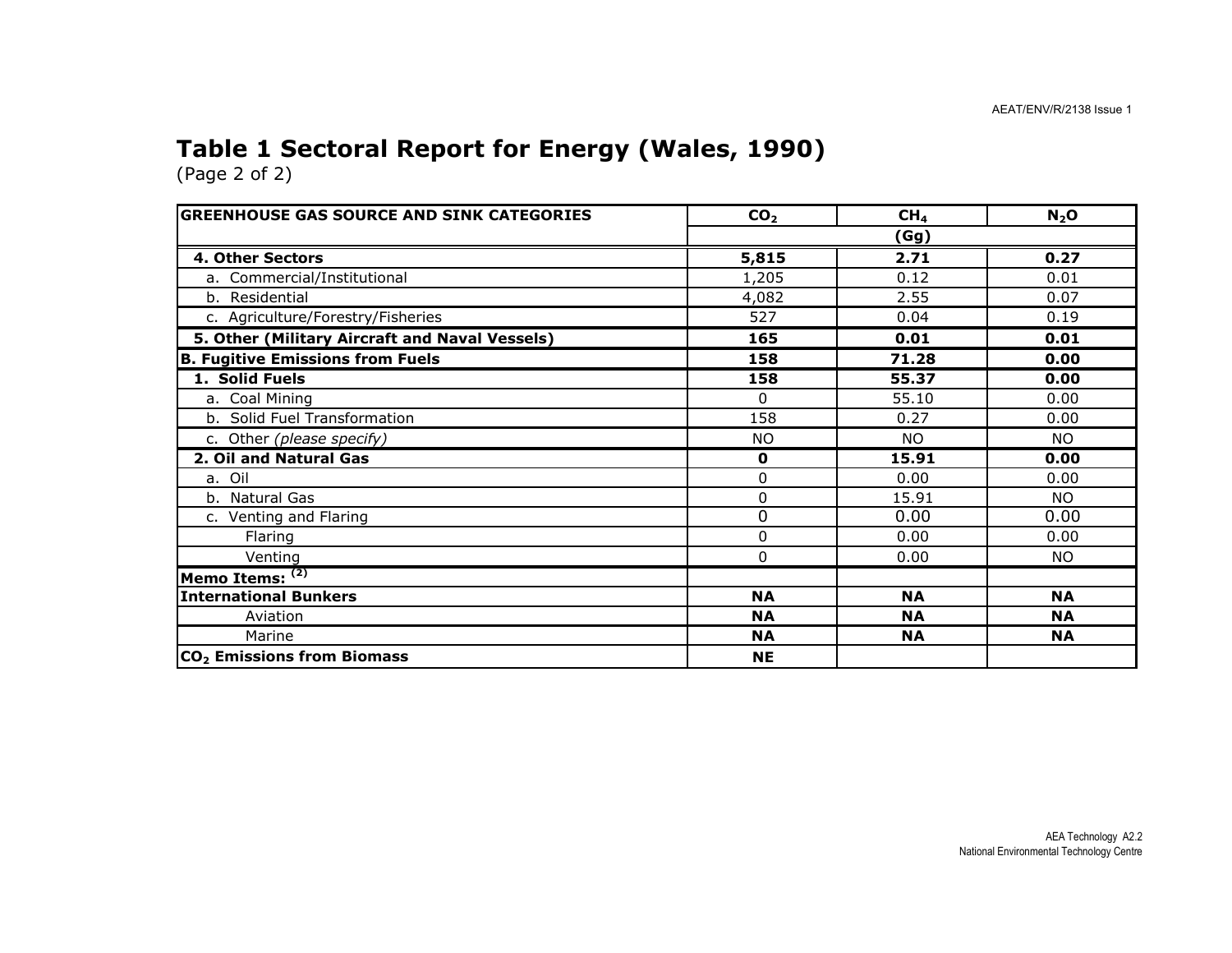#### Table 2(I) Sectoral Report for Industrial Processes (Wales, 1990) (Page 1 of 2)

| <b>GREENHOUSE GAS SOURCE AND SINK</b>                        | CO <sub>2</sub> | CH <sub>4</sub> | N <sub>2</sub> O | <b>HFCs</b>              | <b>PFCs</b> | SF <sub>6</sub> |
|--------------------------------------------------------------|-----------------|-----------------|------------------|--------------------------|-------------|-----------------|
| <b>CATEGORIES</b>                                            | (Gg)            |                 |                  | <b>Gg CO2 Equivalent</b> |             | Gq              |
| <b>Total Industrial Processes</b>                            | 1,669           | 0.64            | 0.01             | 0.08                     | 312.83      | 0.00            |
| A. Mineral Products                                          | 879             | 0.00            | 0.00             | 0.00                     | 0.00        | 0.00            |
| 1. Cement Production                                         | 526             | <b>NO</b>       | NO.              | <b>NO</b>                | <b>NO</b>   | <b>NO</b>       |
| 2. Lime Production                                           | $\Omega$        | <b>NO</b>       | <b>NO</b>        | <b>NO</b>                | <b>NO</b>   | <b>NO</b>       |
| 3. Limestone and Dolomite Use                                | 350             | <b>NO</b>       | NO.              | N <sub>O</sub>           | <b>NO</b>   | <b>NO</b>       |
| 4. Soda Ash Production and Use                               | 3               | <b>NO</b>       | <b>NO</b>        | <b>NO</b>                | <b>NO</b>   | <b>NO</b>       |
| 5. Asphalt Roofing                                           | <b>NE</b>       | <b>NO</b>       | <b>NO</b>        | <b>NO</b>                | <b>NO</b>   | <b>NO</b>       |
| 6. Road Paving with Asphalt                                  | <b>NE</b>       | <b>NO</b>       | <b>NO</b>        | <b>NO</b>                | <b>NO</b>   | <b>NO</b>       |
| 7. Other (fletton bricks)                                    | $\mathbf 0$     | 0.00            | <b>NO</b>        | <b>NO</b>                | <b>NO</b>   | <b>NO</b>       |
| <b>B.</b> Chemical Industry                                  | $\mathbf{o}$    | 0.38            | 0.00             | 0.00                     | 0.00        | 0.00            |
| 1. Ammonia Production                                        | $\Omega$        | <b>NE</b>       | NO.              | N <sub>O</sub>           | <b>NO</b>   | <b>NO</b>       |
| 2. Nitric Acid Production                                    | <b>NO</b>       | <b>NO</b>       | 0.00             | <b>NO</b>                | <b>NO</b>   | <b>NO</b>       |
| 3. Adipic Acid Production                                    | <b>NO</b>       | <b>NO</b>       | 0.00             | <b>NO</b>                | <b>NO</b>   | <b>NO</b>       |
| 4. Carbide Production                                        | <b>NO</b>       | <b>NO</b>       | <b>NO</b>        | <b>NO</b>                | <b>NO</b>   | <b>NO</b>       |
| 5. Other (please specify)                                    | <b>NO</b>       | 0.38            | NO.              | N <sub>O</sub>           | <b>NO</b>   | <b>NO</b>       |
| <b>C. Metal Production</b>                                   | 790             | 0.25            | 0.01             | 0.00                     | 305.73      | 0.00            |
| 1. Iron and Steel Production                                 | 600.64          | 0.25            | 0.01             | NO.                      | <b>NO</b>   | <b>NO</b>       |
| 2. Ferroalloys Production                                    | IE.             | <b>NE</b>       | <b>NO</b>        | <b>NO</b>                | <b>NO</b>   | <b>NO</b>       |
| 3. Aluminium Production                                      | 189.85          | <b>NO</b>       | <b>NO</b>        | <b>NO</b>                | 305.73      | <b>NO</b>       |
| 4. SF <sub>6</sub> Used in Aluminium and Magnesium Foundries | <b>NO</b>       | <b>NO</b>       | <b>NO</b>        | <b>NO</b>                | <b>NO</b>   | 0.00            |
| 5. Other (please specify)                                    | <b>NO</b>       | <b>NO</b>       | <b>NO</b>        | <b>NO</b>                | <b>NO</b>   | <b>NO</b>       |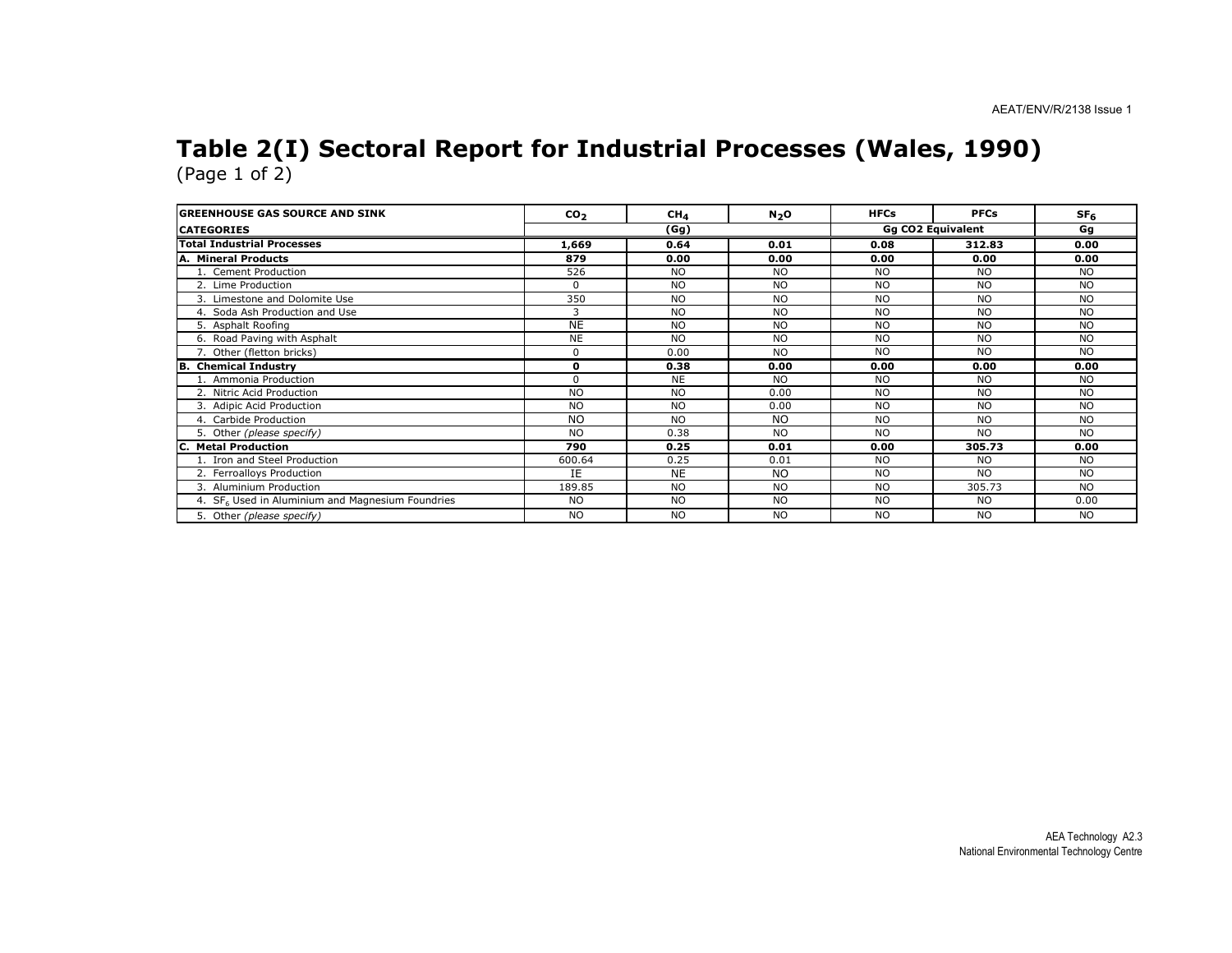# Table 2(I) Sectoral Report for Industrial Processes (Wales, 1990) (Page 2 of 2)

| <b>IGREENHOUSE GAS SOURCE AND SINK</b>            | CO <sub>2</sub> | CH <sub>4</sub> | N <sub>2</sub> O | <b>HFCs</b> | <b>PFCs</b>              | SF <sub>6</sub> |
|---------------------------------------------------|-----------------|-----------------|------------------|-------------|--------------------------|-----------------|
| <b>CATEGORIES</b>                                 |                 | (Gg)            |                  |             | <b>Gg CO2 Equivalent</b> | Gq              |
| D. Other Production                               | 0.00            | 0.00            | 0.00             | 0.00        | 0.00                     | 0.00            |
| 1. Pulp and Paper                                 | N <sub>O</sub>  | NO.             | NO.              | <b>NO</b>   | N <sub>O</sub>           | N <sub>O</sub>  |
| 2. Food and $Drink(2)$                            | IE              | <b>NO</b>       | <b>NO</b>        | <b>NO</b>   | N <sub>O</sub>           | N <sub>O</sub>  |
| E. Production of Halocarbons and SF <sub>6</sub>  | 0.00            |                 |                  | 0.00        | 0.00                     | 0.00            |
| 1. By-product Emissions                           | <b>NO</b>       | NO.             | NO.              | 0.00        | <b>NO</b>                | N <sub>O</sub>  |
| 2. Fugitive Emissions                             | <b>NO</b>       | <b>NO</b>       | NO.              | 0.00        | 0.00                     | <b>NO</b>       |
| 3. Other (please specify)                         | <b>NO</b>       | <b>NO</b>       | <b>NO</b>        | <b>NO</b>   | N <sub>O</sub>           | <b>NO</b>       |
| F. Consumption of Halocarbons and SF <sub>6</sub> | 0.00            | 0.00            | 0.00             | 0.08        | 7.10                     | 0.00            |
| 1. Refrigeration and Air Conditioning Equipment   | <b>NO</b>       | <b>NO</b>       | <b>NO</b>        | <b>NO</b>   | N <sub>O</sub>           | <b>NO</b>       |
| 2. Foam Blowing                                   | N <sub>O</sub>  | <b>NO</b>       | NO.              | <b>NO</b>   | <b>NO</b>                | N <sub>O</sub>  |
| 3. Fire Extinguishers                             | <b>NO</b>       | <b>NO</b>       | <b>NO</b>        | <b>NO</b>   | <b>NO</b>                | <b>NO</b>       |
| 4. Aerosols/ Metered Dose Inhalers                | <b>NO</b>       | <b>NO</b>       | <b>NO</b>        | 0.08        | N <sub>O</sub>           | <b>NO</b>       |
| 5. Solvents                                       | <b>NO</b>       | <b>NO</b>       | NO.              | <b>NO</b>   | <b>NO</b>                | <b>NO</b>       |
| Semiconductor Manufacture<br>6.                   | <b>NO</b>       | <b>NO</b>       | <b>NO</b>        | <b>NO</b>   | <b>NO</b>                | <b>NO</b>       |
| 7. Electrical Equipment                           | <b>NO</b>       | <b>NO</b>       | <b>NO</b>        | <b>NO</b>   | <b>NO</b>                | <b>NO</b>       |
| 8. Other (please specify)                         | <b>NO</b>       | <b>NO</b>       | <b>NO</b>        | <b>NO</b>   | 7.10                     | 0.00            |
| G. Other (please specify)                         | 0.00            | 0.00            | 0.00             |             |                          |                 |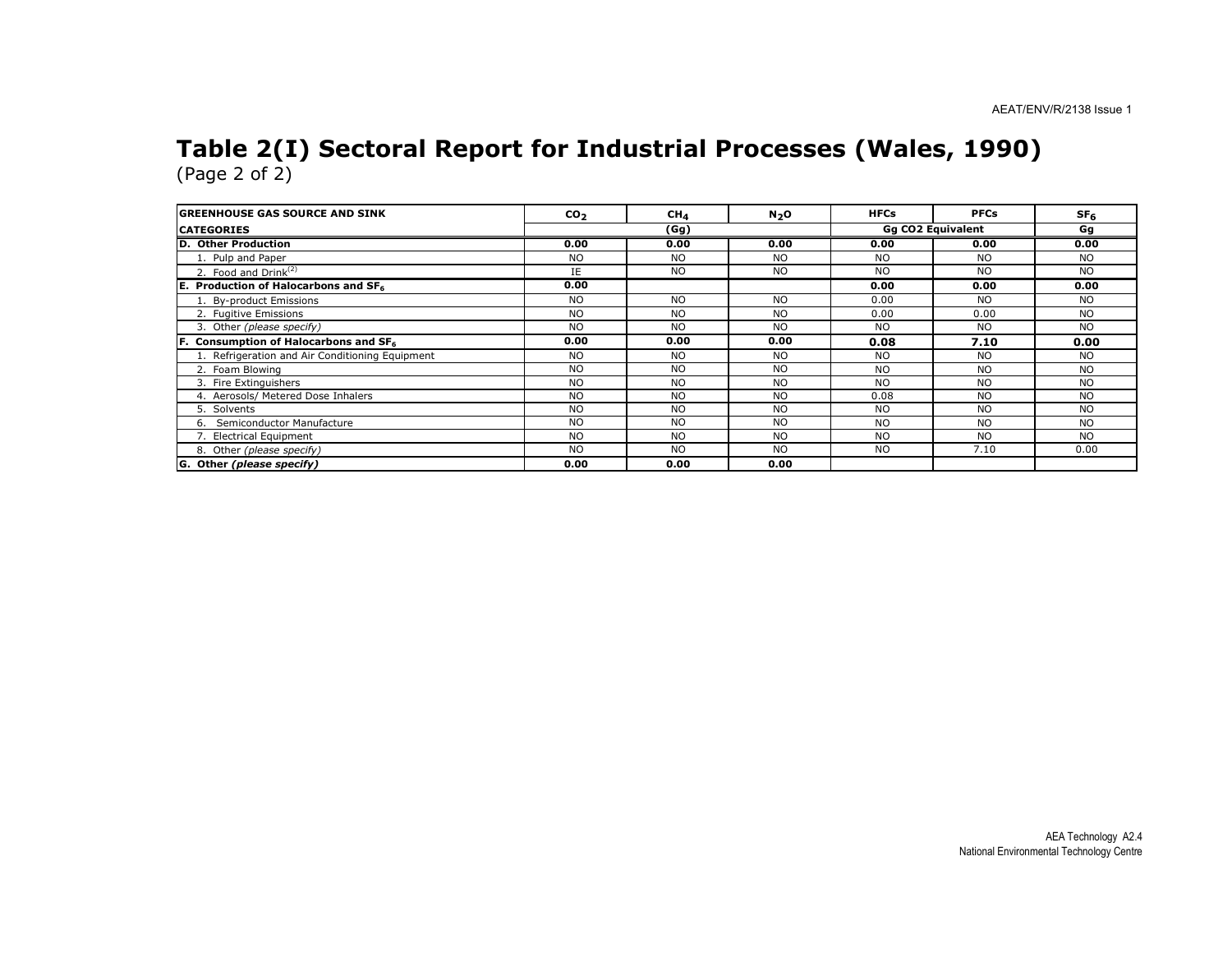#### Table 4 Sectoral Report for Agriculture (Wales, 1990) (Page 1 of 2)

| <b>GREENHOUSE GAS SOURCE AND SINK</b> | CH <sub>4</sub> | $N_2$ O   |
|---------------------------------------|-----------------|-----------|
| <b>CATEGORIES</b>                     | (Gg)            |           |
| <b>Total Agriculture</b>              | 138.77          | 10.30     |
| A. Enteric Fermentation               | 125.15          | 0.00      |
| Cattle<br>1.                          | 72.45           | <b>NO</b> |
| <b>Buffalo</b><br>2.                  | <b>NO</b>       | <b>NO</b> |
| 3.<br>Sheep                           | 51.99           | <b>NO</b> |
| 4.<br>Goats                           | 0.06            | <b>NO</b> |
| Camels and Llamas<br>5.               | <b>NO</b>       | <b>NO</b> |
| 6.<br>Horses                          | 0.48            | NO.       |
| Mules and Asses<br>7.                 | <b>NO</b>       | <b>NO</b> |
| Swine<br>8.                           | 0.15            | <b>NO</b> |
| 9.<br>Poultry                         | $\mathbf{0}$    | <b>NO</b> |
| 10. Other (Deer)                      | 0.02            | <b>NO</b> |
| <b>Manure Management</b><br>IB.       | 13.53           | 0.44      |
| Cattle<br>1.                          | 11.38           | 0.00      |
| 2.<br><b>Buffalo</b>                  | NO.             | NO.       |
| 3.<br>Sheep                           | 1.23            | 0.00      |
| Goats<br>4.                           | 0.00            | 0.00      |
| 5.<br>Camels and Llamas               | NO.             | NO.       |
| 6.<br>Horses                          | 0.04            | 0.00      |
| Mules and Asses<br>7.                 | <b>NO</b>       | <b>NO</b> |
| 8.<br>Swine                           | 0.30            | 0.00      |
| 9.<br>Poultry                         | 0.57            | 0.00      |
| 9a. Deer                              | 0.00            | 0.00      |

AEA Technology A2.5 National Environmental Technology Centre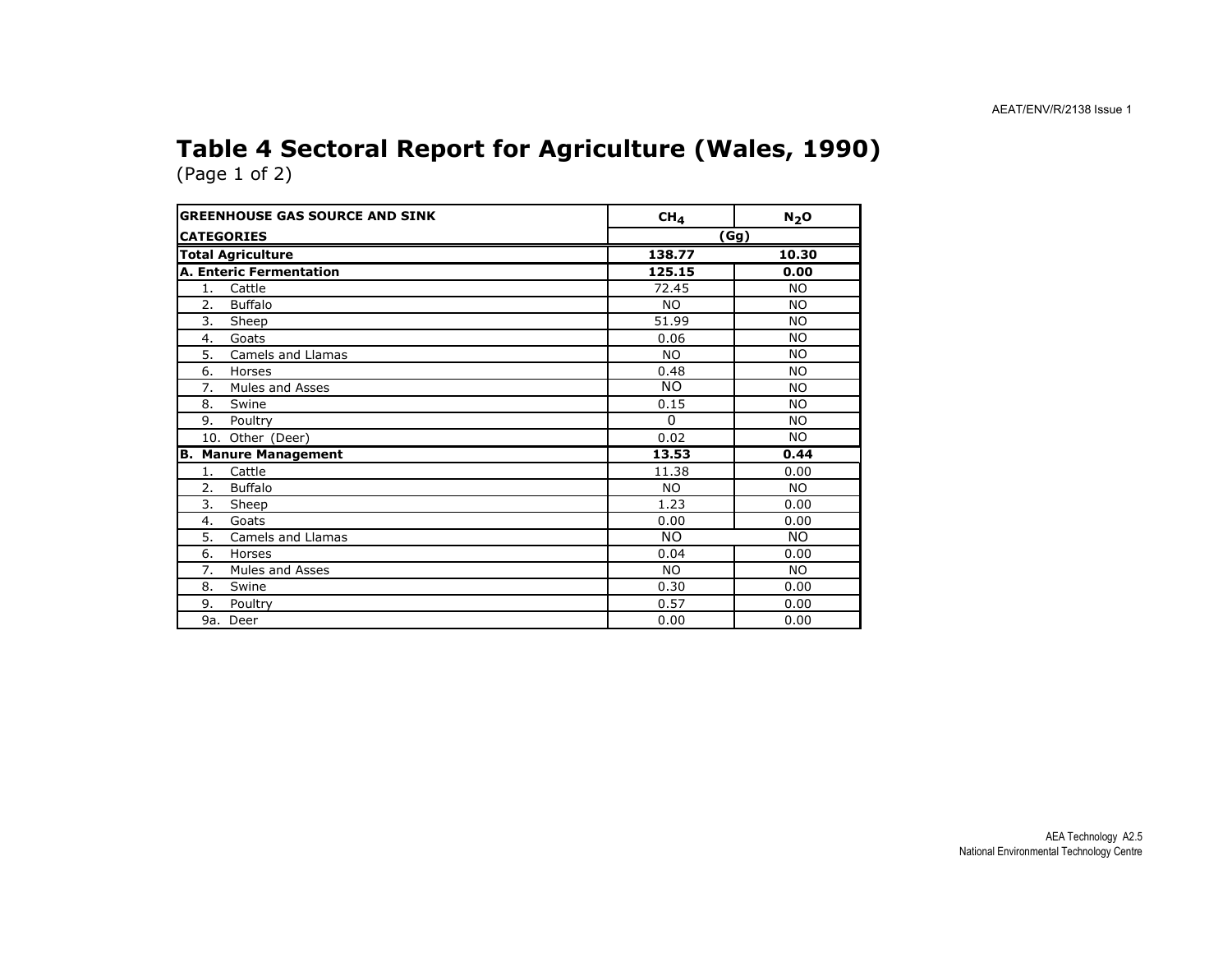#### Table 4 Sectoral Report for Agriculture (Wales, 1990) (Page 2 of 2)

| <b>GREENHOUSE GAS SOURCE AND SINK</b>     | CH <sub>4</sub> | $N_2$ O   |  |
|-------------------------------------------|-----------------|-----------|--|
| <b>CATEGORIES</b>                         | (Gg)            |           |  |
| <b>B. Manure Management (continued)</b>   |                 |           |  |
| 10. Anaerobic Lagoons                     |                 | <b>NO</b> |  |
| 11. Liquid Systems                        |                 | 0.02      |  |
| 12. Solid Storage and Dry Lot             |                 | 0.39      |  |
| 13. Other (Poultry Litter, Stables etc)   |                 | 0.03      |  |
|                                           |                 |           |  |
| <b>C. Rice Cultivation</b>                | <b>NO</b>       | <b>NO</b> |  |
| D. Agricultural Soils <sup>(1)</sup>      | <b>NE</b>       | 9.86      |  |
| <b>E. Prescribed Burning of Savannas</b>  | <b>NO</b>       | <b>NO</b> |  |
| F. Field Burning of Agricultural Residues | 0.09            | 0.00      |  |
| 1. Cereals                                | 0.09            | 0.00      |  |
| 2. Pulse                                  | <b>NO</b>       | NO.       |  |
| 3. Tuber and Root                         | NO.             | NO.       |  |
| 4. Sugar Cane                             | NO.             | NO.       |  |
| 5. Other (Linseed)                        | 0.00            | 0.00      |  |
| lG. Other                                 | 0.00            | 0.00      |  |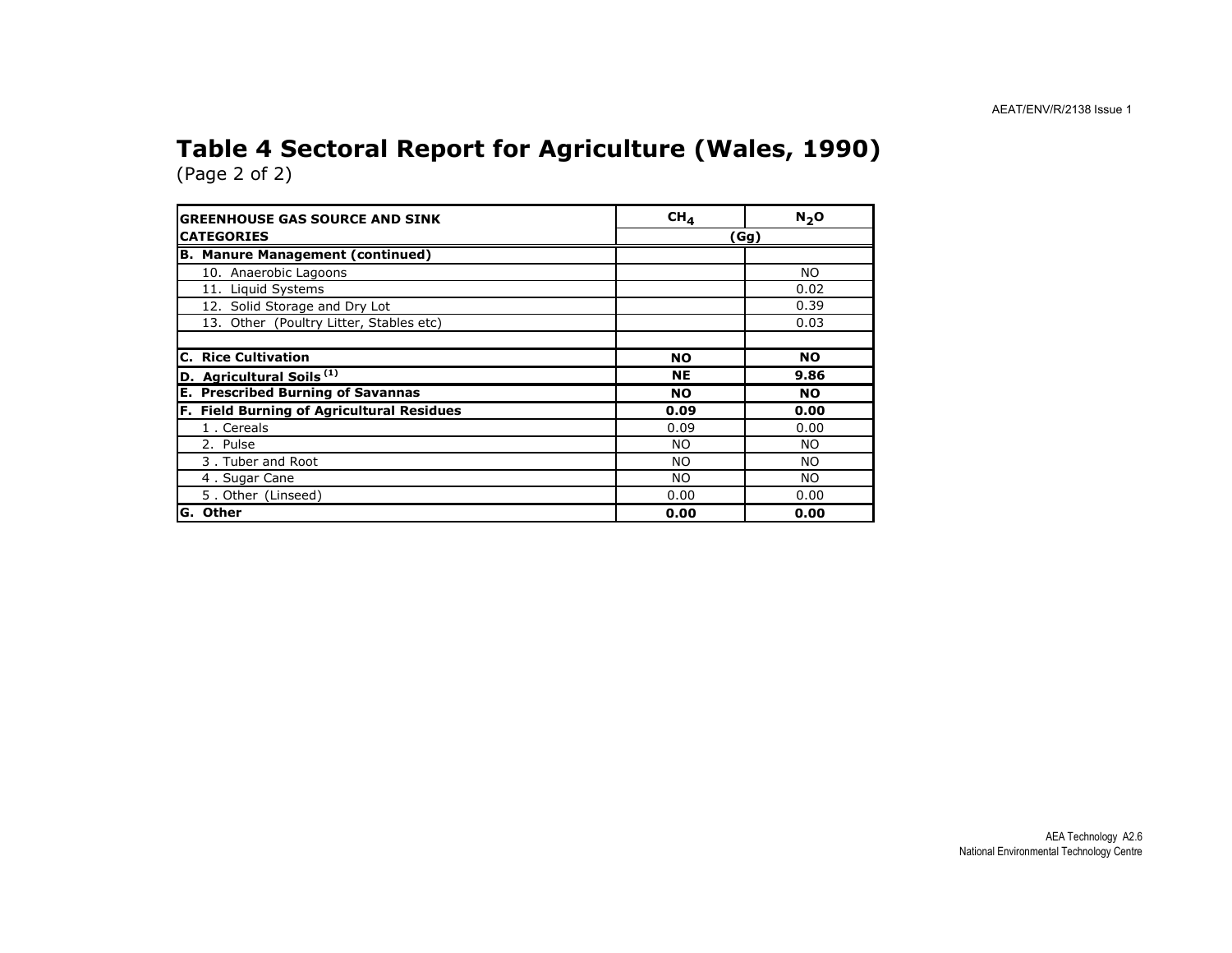### Table 5 Sectoral Report for Land Use Change and Forestry (Wales, 1990)

| <b>IGREENHOUSE GAS SOURCE AND SINK</b> | $\mathbf{co}_{2}$ | CH <sub>4</sub> | N <sub>2</sub> O |
|----------------------------------------|-------------------|-----------------|------------------|
| <b>CATEGORIES</b>                      |                   | (Gg)            |                  |
| 5. Land-Use Change and Forestry        | $-241.08$         | 0.04            | 0.00             |
| A. Forest Land                         | $-1178.18$        |                 |                  |
| B. Cropland                            | 969.29            |                 |                  |
| C. Grassland                           | $-402.05$         | 0.01            | 0.00             |
| D. Wetlands                            | 0.00              |                 |                  |
| E. Settlements                         | 705.38            | 0.03            | 0.00             |
| F. Other land                          | 0.00              |                 |                  |
| G. Other activities                    | $-335.52$         |                 |                  |

 AEA Technology A2.7 National Environmental Technology Centre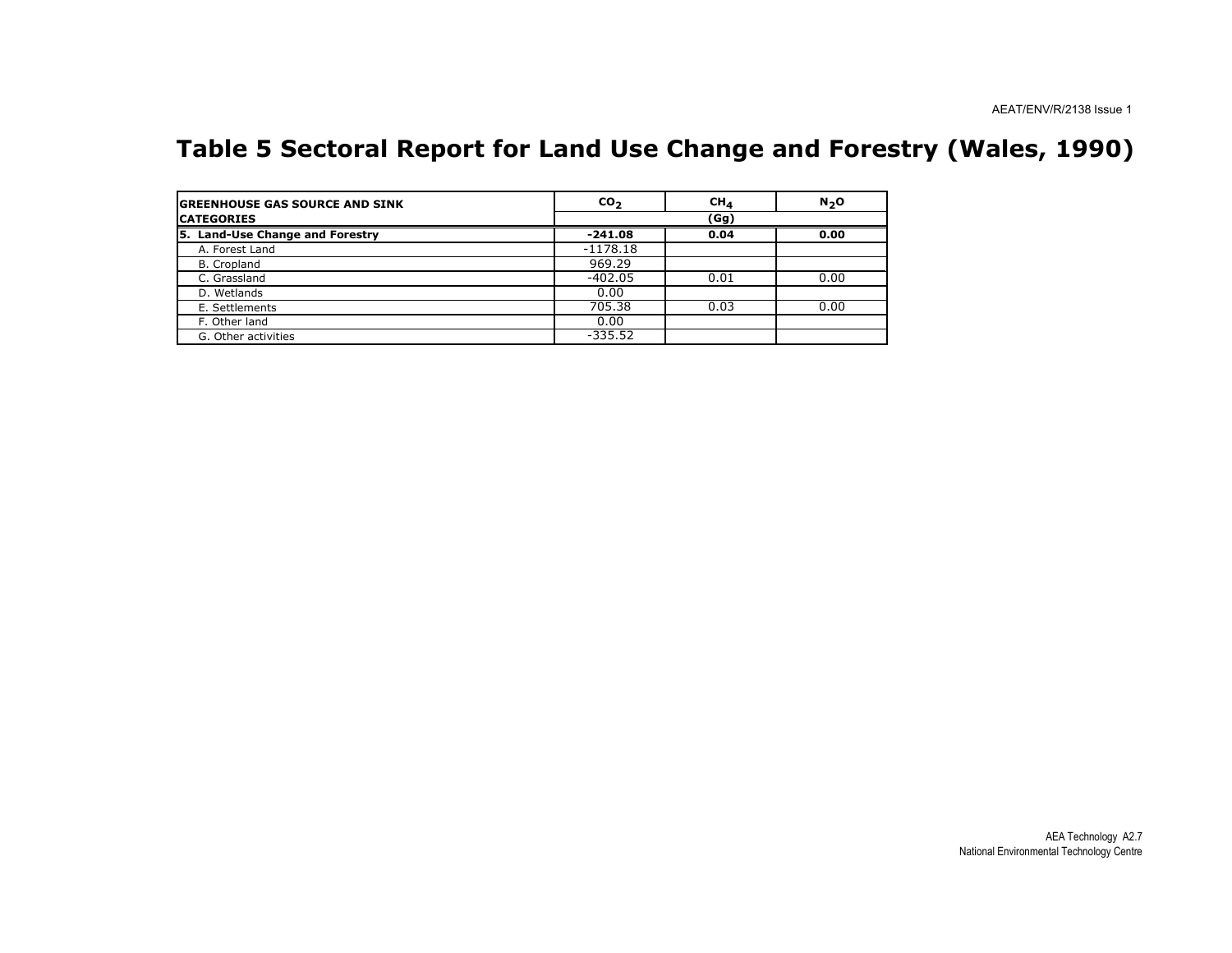### Table 6 Sectoral Report for Waste (Wales, 1990)

| <b>GREENHOUSE GAS SOURCE AND SINK CATEGORIES</b> | CO <sub>2</sub> | CH <sub>4</sub> | $N2$ O |
|--------------------------------------------------|-----------------|-----------------|--------|
|                                                  |                 | (Gg)            |        |
| <b>Total Waste</b>                               | 48.73           | 96.29           | 0.17   |
| A. Solid Waste Disposal on Land                  | 0.00            | 94.62           | 0.00   |
| 1. Managed Waste Disposal on Land                | 0.00            | 94.62           | 0.00   |
| 2. Unmanaged Waste Disposal Sites                |                 |                 |        |
| 3. Other (please specify)                        |                 |                 |        |
|                                                  |                 |                 |        |
| B. Wastewater Handling                           |                 | 1.67            | 0.17   |
| 1. Industrial Wastewater                         |                 |                 |        |
| 2. Domestic and Commercial Wastewater            | 0.00            | 1.67            | 0.17   |
| 3. Other (please specify)                        |                 |                 |        |
|                                                  |                 |                 |        |
| C. Waste Incineration                            | 48.73           | 0.00            | 0.00   |
| D. Other (please specify)                        |                 |                 |        |
|                                                  |                 |                 |        |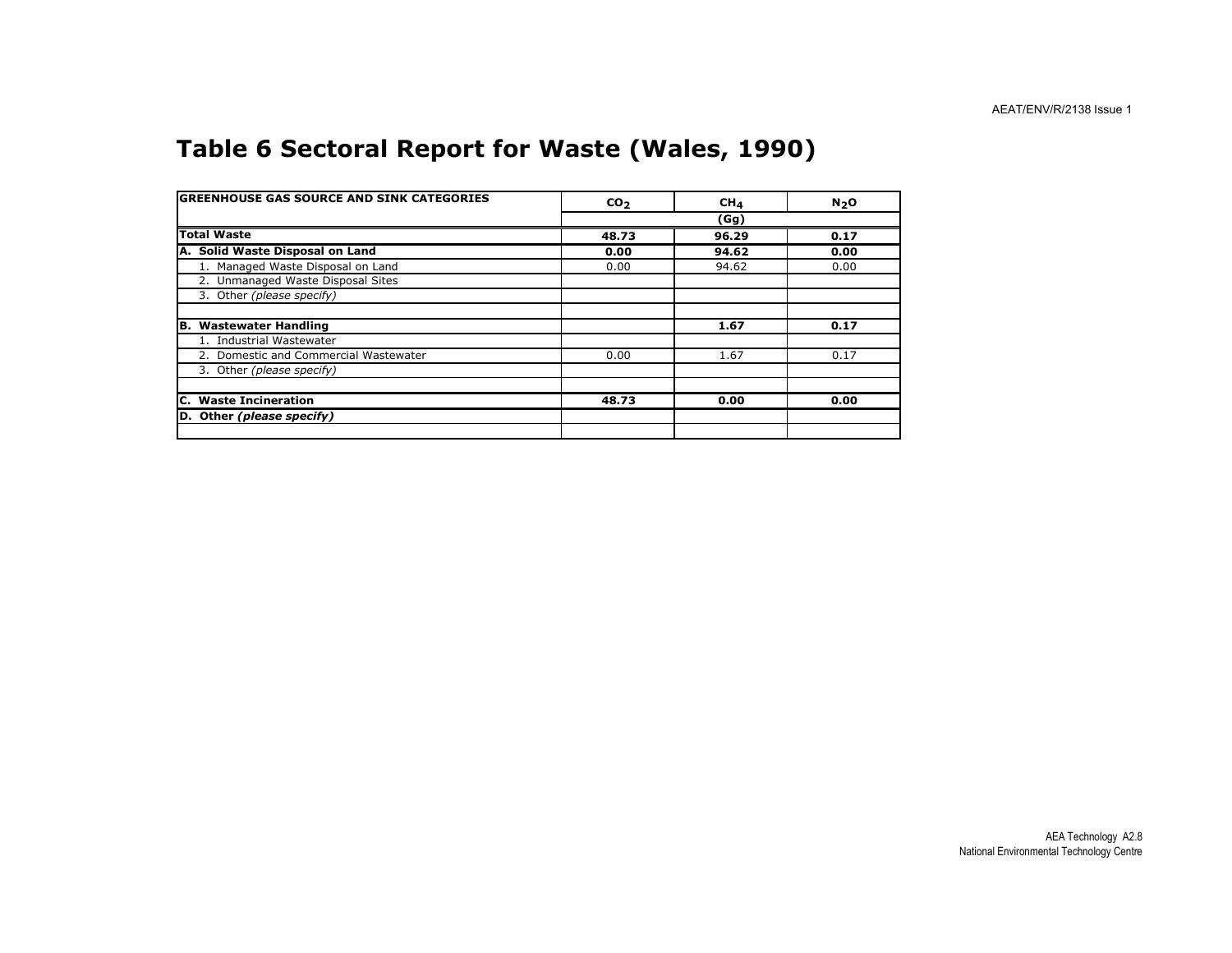#### Table 7A Summary Report for National Greenhouse Gas Inventories (Wales, 1990)

| <b>GREENHOUSE GAS SOURCE AND SINK</b>             | CO <sub>2</sub> | CH <sub>4</sub> | N <sub>2</sub> O | <b>HFCs</b> | <b>PFCs</b>           | SF <sub>6</sub> |
|---------------------------------------------------|-----------------|-----------------|------------------|-------------|-----------------------|-----------------|
| <b>CATEGORIES</b>                                 |                 | (Gg)            |                  |             | $CO2$ equivalent (Gg) | Gg              |
| <b>Total National Emissions and Removals</b>      | 40,849          | 315.43          | 11.72            | 0.08        | 312.83                | 0.00            |
| 1. Energy                                         | 39,292          | 79.69           | 1.25             | 0.00        | 0.00                  | 0.00            |
| A. Fuel Combustion                                | 39,134          | 8.41            | 1.24             |             |                       |                 |
| 1. Energy Industries                              | 15,535          | 0.77            | 0.37             |             |                       |                 |
| 2. Manufacturing Industries and Construction      | 11,441          | 3.48            | 0.33             |             |                       |                 |
| 3. Transport                                      | 6,178           | 1.44            | 0.28             |             |                       |                 |
| 4. Other Sectors                                  | 5,815           | 2.71            | 0.27             |             |                       |                 |
| 5. Other                                          | 165.49          | 0.01            | 0.01             |             |                       |                 |
| B. Fugitive Emissions from Fuels                  | 158.15          | 71.28           | 0.00             |             |                       |                 |
| 1. Solid Fuels                                    | 158.15          | 55.37           | 0.00             |             |                       |                 |
| 2. Oil and Natural Gas                            | 0.00            | 15.91           | 0.00             |             |                       |                 |
| <b>Industrial Processes</b>                       | 1,669           | 0.64            | 0.01             | 0.08        | 312.83                | 0.00            |
| A. Mineral Products                               | 878.69          | 0.00            | 0.00             | 0.00        | 0.00                  | 0.00            |
| B. Chemical Industry                              | 0.00            | 0.38            | 0.00             | 0.00        | 0.00                  | 0.00            |
| C. Metal Production                               | 790.49          | 0.25            | 0.01             | 0.00        | 305.73                | 0.00            |
| D. Other Production <sup>(3)</sup>                | 0.00            | 0.00            | 0.00             | 0.00        | 0.00                  | 0.00            |
| E. Production of Halocarbons and SF6              | 0.00            | 0.00            | 0.00             | 0.00        | 0.00                  | 0.00            |
| F. Consumption of Halocarbons and SF <sub>6</sub> | 0.00            | 0.00            | 0.00             | 0.08        | 7.10                  | 0.00            |
| G. Other                                          | 0.00            | 0.00            | 0.00             | 0.00        | 0.00                  | 0.00            |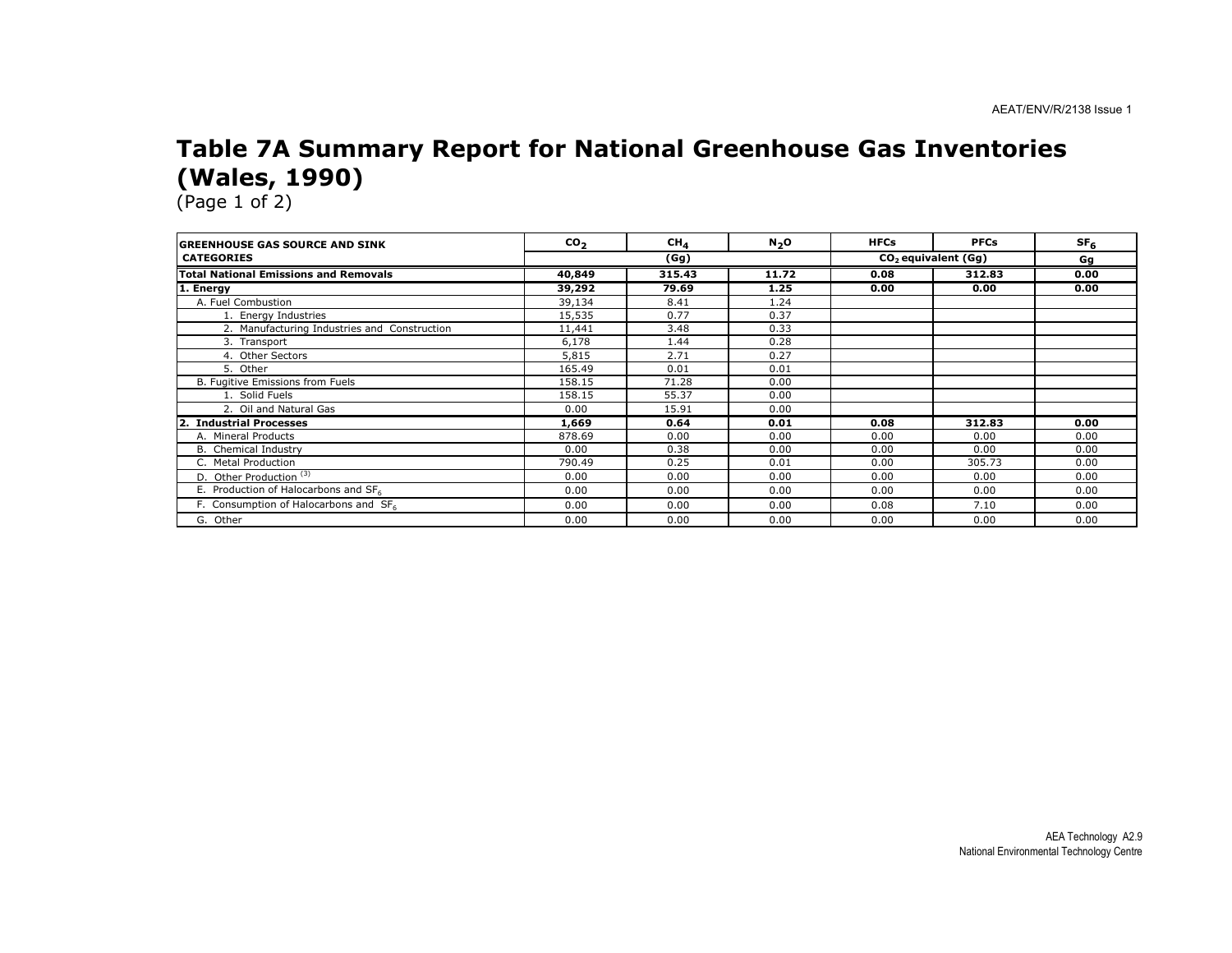#### Table 7A Summary Report for National Greenhouse Gas Inventories (Wales, 1990)

| <b>GREENHOUSE GAS SOURCE AND SINK</b>     | CO <sub>2</sub> | CH <sub>4</sub> | N <sub>2</sub> O | <b>HFCs</b> | <b>PFCs</b>           | SF <sub>6</sub> |
|-------------------------------------------|-----------------|-----------------|------------------|-------------|-----------------------|-----------------|
| <b>CATEGORIES</b>                         | (Gg)            |                 |                  |             | $CO2$ equivalent (Gg) | (Gg)            |
| 3. Solvent and Other Product Use          | 0.00            | 0.00            | 0.00             | 0.00        | 0.00                  | 0.00            |
| 4. Agriculture                            | 0.00            | 138.77          | 10.30            | 0.00        | 0.00                  | 0.00            |
| A. Enteric Fermentation                   |                 | 125.15          | 0.00             |             |                       |                 |
| B. Manure Management                      |                 | 13.53           | 0.44             |             |                       |                 |
| C. Rice Cultivation                       |                 | <b>NO</b>       | <b>NO</b>        |             |                       |                 |
| D. Agricultural Soils                     |                 | <b>NE</b>       | 9.86             |             |                       |                 |
| E. Prescribed Burning of Savannas         |                 | <b>NO</b>       | <b>NO</b>        |             |                       |                 |
| F. Field Burning of Agricultural Residues |                 | 0.09            | 0.00             |             |                       |                 |
| G. Other                                  |                 | 0.00            | 0.00             |             |                       |                 |
| Land-Use Change and Forestry              | $-241.08$       | 0.04            | 0.00             | 0.00        | 0.00                  | 0.00            |
| A. Forest Land                            | $-1178.18$      |                 |                  |             |                       |                 |
| B. Cropland                               | 969.29          |                 |                  |             |                       |                 |
| C. Grassland                              | $-402.05$       | 0.01            | 0.00             |             |                       |                 |
| D. Wetlands                               | 0.00            |                 |                  |             |                       |                 |
| E. Settlements                            | 705.38          | 0.03            | 0.00             |             |                       |                 |
| F. Other land                             | 0.00            |                 |                  |             |                       |                 |
| G. Other activities                       | $-335.52$       | 0.00            |                  |             |                       |                 |
| 6.<br>Waste                               | 48.73           | 96.29           | 0.17             | 0.00        | 0.00                  | 0.00            |
| A. Solid Waste Disposal on Land           | 0.00            | 94.62           | 0.00             |             |                       |                 |
| B. Wastewater Handling                    | 0.00            | 1.67            | 0.17             |             |                       |                 |
| C. Waste Incineration                     | 48.73           | 0.00            | 0.00             |             |                       |                 |
| D. Other                                  |                 |                 |                  |             |                       |                 |
| 7. Other (please specify)                 | 80.61           |                 |                  |             |                       |                 |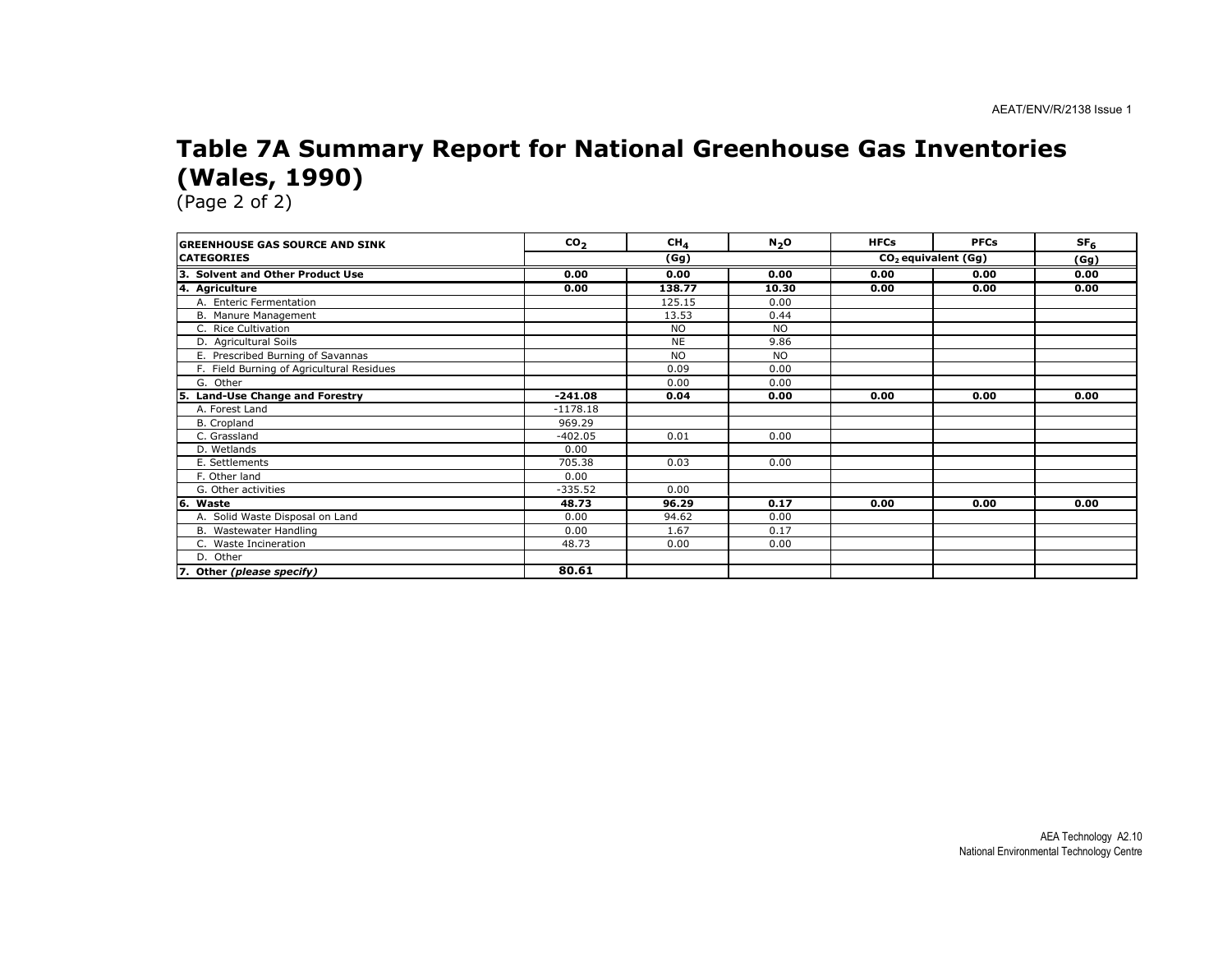### Table 7A Summary Report for National Greenhouse Gas Inventories (Wales, 1995)

| <b>IGREENHOUSE GAS SOURCE AND SINK</b>            | CO <sub>2</sub> | CH <sub>4</sub> | $N_2$ O | <b>HFCs</b> | <b>PFCs</b>                     | SF <sub>6</sub> |
|---------------------------------------------------|-----------------|-----------------|---------|-------------|---------------------------------|-----------------|
| <b>CATEGORIES</b>                                 |                 | (Gg)            |         |             | CO <sub>2</sub> equivalent (Gg) | Gg              |
| <b>Total National Emissions and Removals</b>      | 38956.97        | 268.60          | 11.66   | 68.21       | 147.30                          | 0.00            |
| 1. Energy                                         | 37252.79        | 42.87           | 1.29    | 0.00        | 0.00                            | 0.00            |
| A. Fuel Combustion                                | 37212.60        | 8.23            | 1.29    |             |                                 |                 |
| 1. Energy Industries                              | 11724.88        | 0.69            | 0.25    |             |                                 |                 |
| 2. Manufacturing Industries and Construction      | 13358.46        | 4.40            | 0.32    |             |                                 |                 |
| 3. Transport                                      | 6160.52         | 1.12            | 0.47    |             |                                 |                 |
| 4. Other Sectors                                  | 5847.04         | 2.01            | 0.25    |             |                                 |                 |
| 5. Other                                          | 121.69          | 0.01            | 0.00    |             |                                 |                 |
| B. Fugitive Emissions from Fuels                  | 40.19           | 34.64           | 0.00    |             |                                 |                 |
| 1. Solid Fuels                                    | 40.19           | 19.76           | 0.00    |             |                                 |                 |
| 2. Oil and Natural Gas                            | 0.00            | 14.88           | 0.00    |             |                                 |                 |
| 12.<br><b>Industrial Processes</b>                | 1790.51         | 0.62            | 0.01    | 68.21       | 147.30                          | 0.00            |
| A. Mineral Products                               | 911.67          | 0.00            | 0.00    | 0.00        | 0.00                            | 0.00            |
| B. Chemical Industry                              | 0.00            | 0.33            | 0.00    | 0.00        | 0.00                            | 0.00            |
| C. Metal Production                               | 878.84          | 0.29            | 0.01    | 0.00        | 143.33                          | 0.00            |
| D. Other Production <sup>(3)</sup>                |                 |                 |         |             |                                 |                 |
| E. Production of Halocarbons and $SF6$            | 0.00            | 0.00            | 0.00    | 0.00        | 0.00                            | 0.00            |
| F. Consumption of Halocarbons and SF <sub>6</sub> | 0.00            | 0.00            | 0.00    | 68.21       | 3.98                            | 0.00            |
| G. Other                                          |                 |                 |         |             |                                 |                 |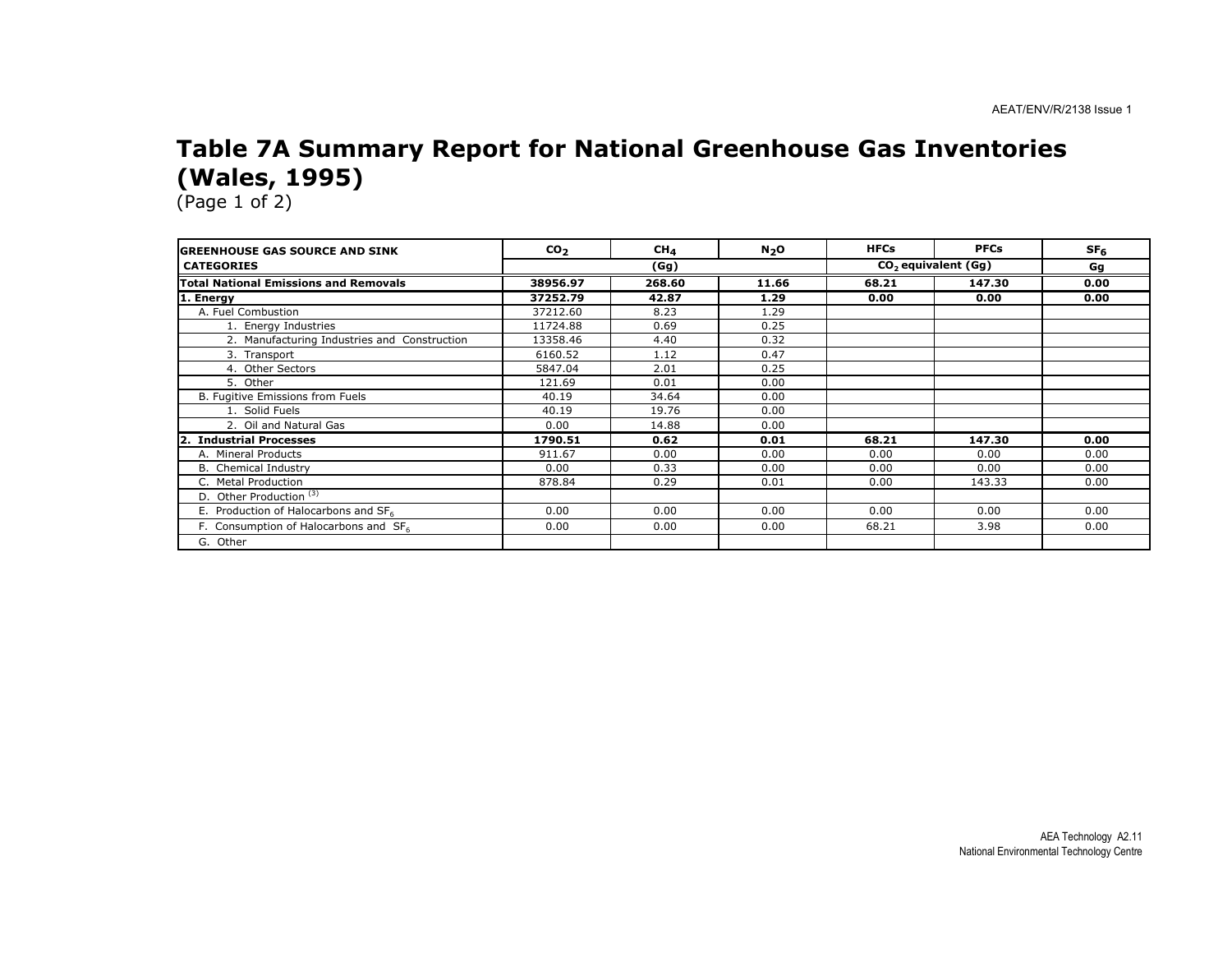#### Table 7A Summary Report for National Greenhouse Gas Inventories (Wales, 1995)

| <b>IGREENHOUSE GAS SOURCE AND SINK</b>     | CO <sub>2</sub> | CH <sub>4</sub> | N <sub>2</sub> O | <b>HFCs</b> | <b>PFCs</b>                     | SF <sub>6</sub> |
|--------------------------------------------|-----------------|-----------------|------------------|-------------|---------------------------------|-----------------|
| <b>CATEGORIES</b>                          | (Gg)            |                 |                  |             | CO <sub>2</sub> equivalent (Gg) | (Gg)            |
| 3. Solvent and Other Product Use           | 0.00            | 0.00            | 0.00             | 0.00        | 0.00                            | 0.00            |
| 4. Agriculture                             | 0.00            | 139.40          | 10.19            | 0.00        | 0.00                            | 0.00            |
| A. Enteric Fermentation                    |                 | 126.27          | 0.00             |             |                                 |                 |
| B. Manure Management                       |                 | 13.13           | 0.43             |             |                                 |                 |
| C. Rice Cultivation                        |                 | <b>NO</b>       | <b>NO</b>        |             |                                 |                 |
| D. Agricultural Soils                      |                 | 0.00            | 9.76             |             |                                 |                 |
| E. Prescribed Burning of Savannas          |                 | <b>NO</b>       | <b>NO</b>        |             |                                 |                 |
| F. Field Burning of Agricultural Residues  |                 | 0.00            | 0.00             |             |                                 |                 |
| G. Other                                   |                 | <b>NO</b>       | <b>NO</b>        |             |                                 |                 |
| <b>Land-Use Change and Forestry</b><br>15. | $-219.41$       | 0.03            | 0.00             | 0.00        | 0.00                            | 0.00            |
| A. Forest Land                             | $-1427.45$      |                 |                  |             |                                 |                 |
| B. Cropland                                | 1000.88         |                 |                  |             |                                 |                 |
| C. Grassland                               | $-447.57$       | 0.01            | 0.00             |             |                                 |                 |
| D. Wetlands                                | 0.00            |                 |                  |             |                                 |                 |
| E. Settlements                             | 696.77          | 0.02            | 0.00             |             |                                 |                 |
| F. Other land                              | 0.00            |                 |                  |             |                                 |                 |
| G. Other activities                        | $-42.04$        |                 |                  |             |                                 |                 |
| 6. Waste                                   | 45.19           | 85.68           | 0.17             | 0.00        | 0.00                            | 0.00            |
| A. Solid Waste Disposal on Land            | 0.00            | 83.96           | 0.00             |             |                                 |                 |
| B. Wastewater Handling                     | 0.00            | 1.71            | 0.17             |             |                                 |                 |
| C. Waste Incineration                      | 45.19           | 0.00            | 0.00             |             |                                 |                 |
| D. Other                                   |                 |                 |                  |             |                                 |                 |
| 7. Other (please specify)                  | 87.88           | 0.00            | 0.00             |             |                                 |                 |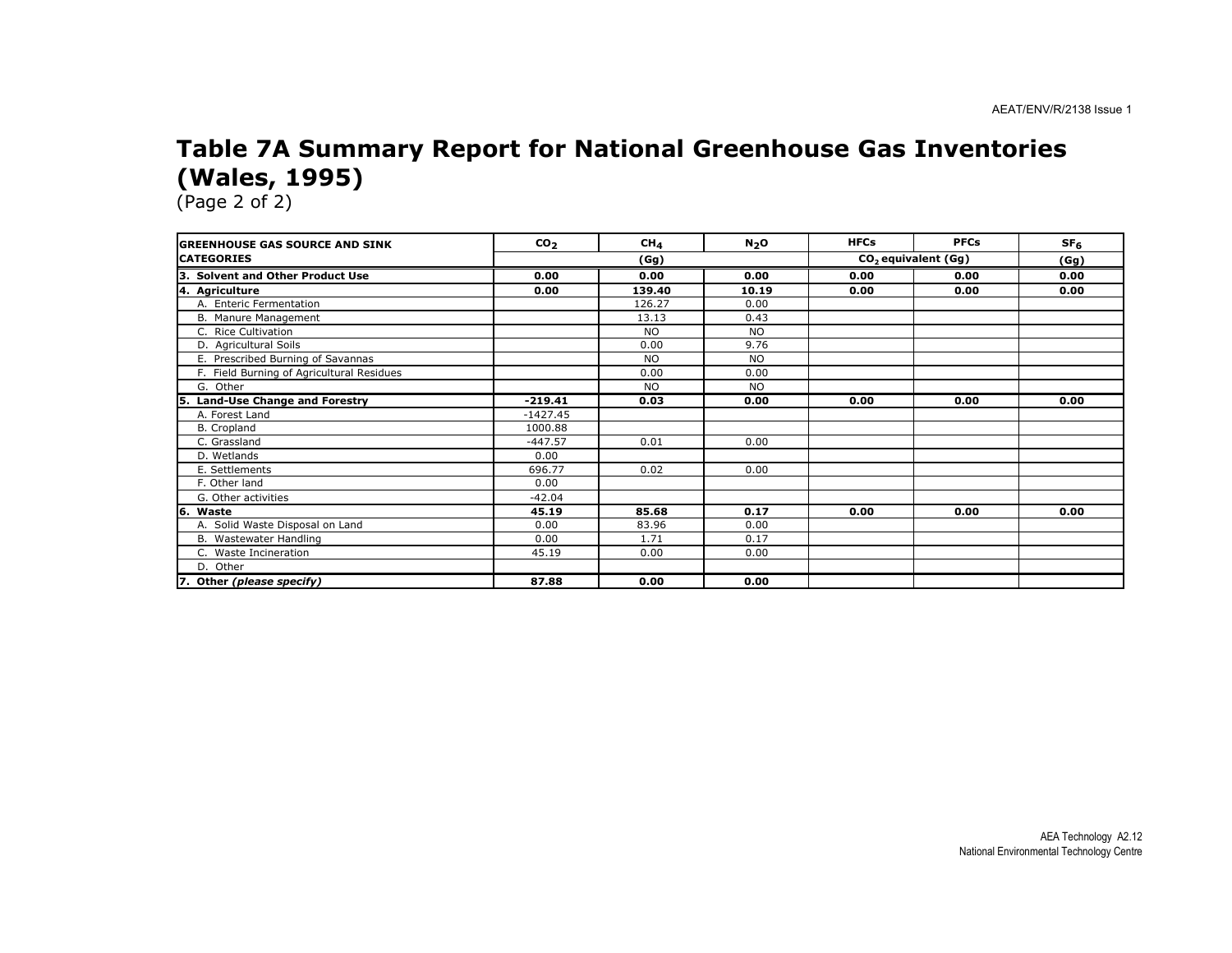### Table 7A Summary Report for National Greenhouse Gas Inventories (Wales, 1998)

| <b>GREENHOUSE GAS SOURCE AND SINK</b>             | CO <sub>2</sub> | CH <sub>4</sub> | $N_2$ O | <b>HFCs</b> | <b>PFCs</b>                     | SF <sub>6</sub> |
|---------------------------------------------------|-----------------|-----------------|---------|-------------|---------------------------------|-----------------|
| <b>CATEGORIES</b>                                 |                 | (Gg)            |         |             | CO <sub>2</sub> equivalent (Gg) |                 |
| <b>Total National Emissions and Removals</b>      | 41729.89        | 249.82          | 12.38   | 221.04      | 85.59                           | 0.00            |
| 1. Energy                                         | 39825.34        | 37.94           | 1.36    | 0.00        | 0.00                            | 0.00            |
| A. Fuel Combustion                                | 39792.19        | 9.76            | 1.36    |             |                                 |                 |
| 1. Energy Industries                              | 12808.17        | 0.90            | 0.17    |             |                                 |                 |
| 2. Manufacturing Industries and Construction      | 14403.05        | 4.88            | 0.29    |             |                                 |                 |
| 3. Transport                                      | 6415.92         | 0.89            | 0.67    |             |                                 |                 |
| 4. Other Sectors                                  | 6065.03         | 3.09            | 0.22    |             |                                 |                 |
| 5. Other                                          | 100.02          | 0.00            | 0.00    |             |                                 |                 |
| B. Fugitive Emissions from Fuels                  | 33.15           | 28.18           | 0.00    |             |                                 |                 |
| 1. Solid Fuels                                    | 33.15           | 14.02           | 0.00    |             |                                 |                 |
| 2. Oil and Natural Gas                            | 0.00            | 14.16           | 0.00    |             |                                 |                 |
| $\overline{2}$ .<br><b>Industrial Processes</b>   | 1908.65         | 0.50            | 0.01    | 221.04      | 85.59                           | 0.00            |
| A. Mineral Products                               | 1037.97         | 0.00            | 0.00    | 0.00        | 0.00                            | 0.00            |
| <b>B.</b> Chemical Industry                       | 0.00            | 0.20            | 0.00    | 0.00        | 0.00                            | 0.00            |
| C. Metal Production                               | 870.68          | 0.30            | 0.01    | 0.00        | 72.40                           | 0.00            |
| D. Other Production <sup>(3)</sup>                |                 |                 |         |             |                                 |                 |
| E. Production of Halocarbons and SF6              | 0.00            | 0.00            | 0.00    | 0.00        | 0.00                            | 0.00            |
| F. Consumption of Halocarbons and SF <sub>6</sub> | 0.00            | 0.00            | 0.00    | 221.04      | 13.19                           | 0.00            |
| G. Other                                          |                 |                 |         |             |                                 |                 |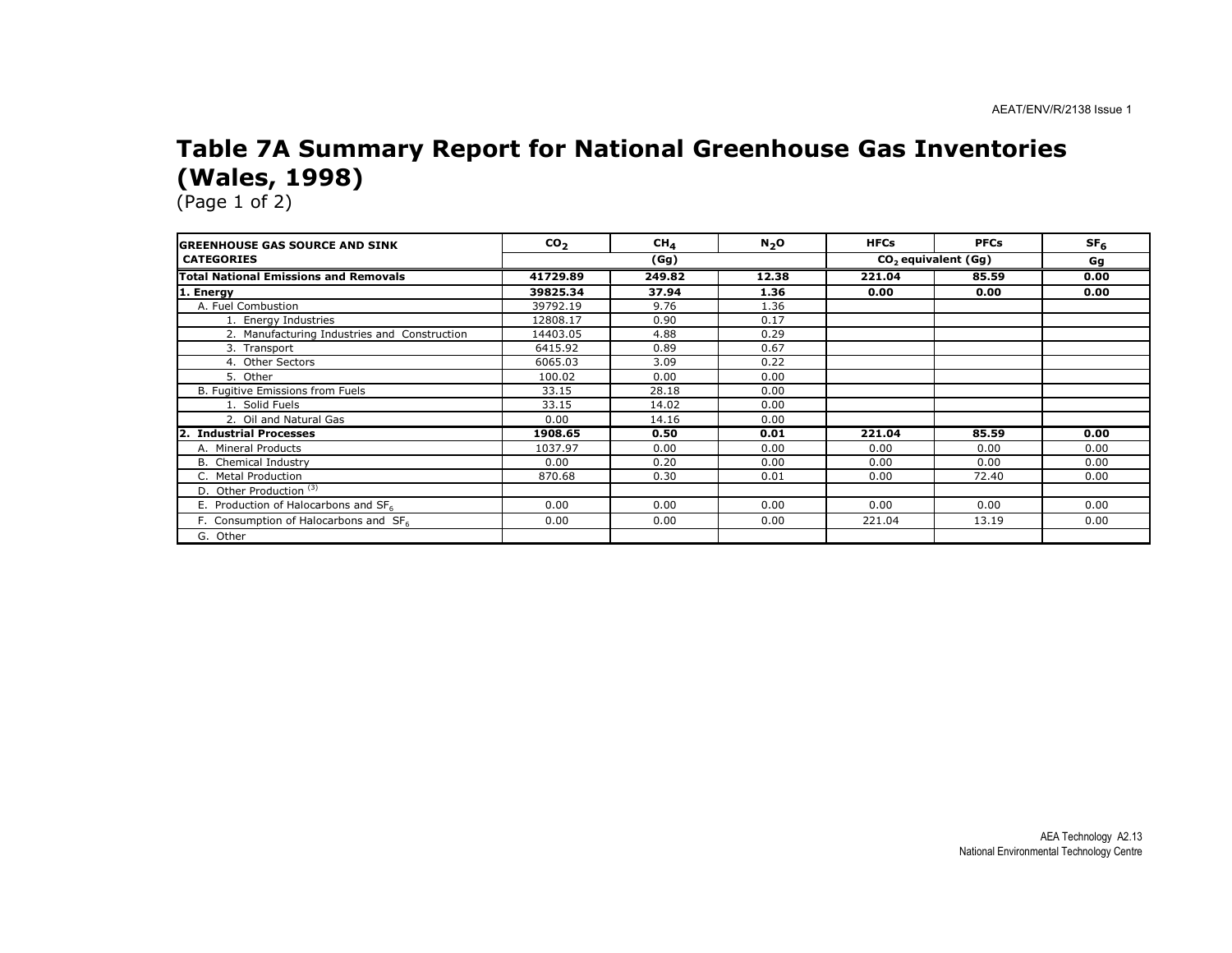#### Table 7A Summary Report for National Greenhouse Gas Inventories (Wales, 1998)

(Page 2 of 2)

na.

| <b>GREENHOUSE GAS SOURCE AND SINK</b>     | CO <sub>2</sub> | CH <sub>4</sub> | N <sub>2</sub> O | <b>HFCs</b> | <b>PFCs</b>           | SF <sub>6</sub> |
|-------------------------------------------|-----------------|-----------------|------------------|-------------|-----------------------|-----------------|
| <b>CATEGORIES</b>                         |                 | (Gg)            |                  |             | $CO2$ equivalent (Gg) |                 |
| 3. Solvent and Other Product Use          | 0.00            | 0.00            | 0.00             | 0.00        | 0.00                  | 0.00            |
| 4. Agriculture                            | 0.00            | 140.17          | 10.82            | 0.00        | 0.00                  | 0.00            |
| A. Enteric Fermentation                   |                 | 127.03          | 0.00             |             |                       |                 |
| B. Manure Management                      |                 | 13.14           | 0.43             |             |                       |                 |
| C. Rice Cultivation                       |                 | <b>NO</b>       | <b>NO</b>        |             |                       |                 |
| D. Agricultural Soils                     |                 | 0.00            | 10.39            |             |                       |                 |
| E. Prescribed Burning of Savannas         |                 | <b>NO</b>       | <b>NO</b>        |             |                       |                 |
| F. Field Burning of Agricultural Residues |                 | 0.00            | 0.00             |             |                       |                 |
| G. Other                                  |                 | <b>NO</b>       | <b>NO</b>        |             |                       |                 |
| 5. Land-Use Change and Forestry           | $-119.53$       | 0.04            | 0.00             | 0.00        | 0.00                  | 0.00            |
| A. Forest Land                            | $-1001.22$      |                 |                  |             |                       |                 |
| B. Cropland                               | 1012.45         |                 |                  |             |                       |                 |
| C. Grassland                              | $-501.40$       | 0.01            | 0.00             |             |                       |                 |
| D. Wetlands                               | 0.00            |                 |                  |             |                       |                 |
| E. Settlements                            | 696.46          | 0.03            | 0.00             |             |                       |                 |
| F. Other land                             | 0.00            |                 |                  |             |                       |                 |
| G. Other activities                       | $-325.84$       |                 |                  |             |                       |                 |
| 6. Waste                                  | 28.34           | 71.17           | 0.19             | 0.00        | 0.00                  | 0.00            |
| A. Solid Waste Disposal on Land           | 0.00            | 69.33           | 0.00             |             |                       |                 |
| B. Wastewater Handling                    | 0.00            | 1.84            | 0.19             |             |                       |                 |
| C. Waste Incineration                     | 28.34           | 0.00            | 0.00             |             |                       |                 |
| D. Other                                  |                 |                 |                  |             |                       |                 |
| 7. Other (please specify)                 | 87.10           | 0.00            | 0.00             |             |                       |                 |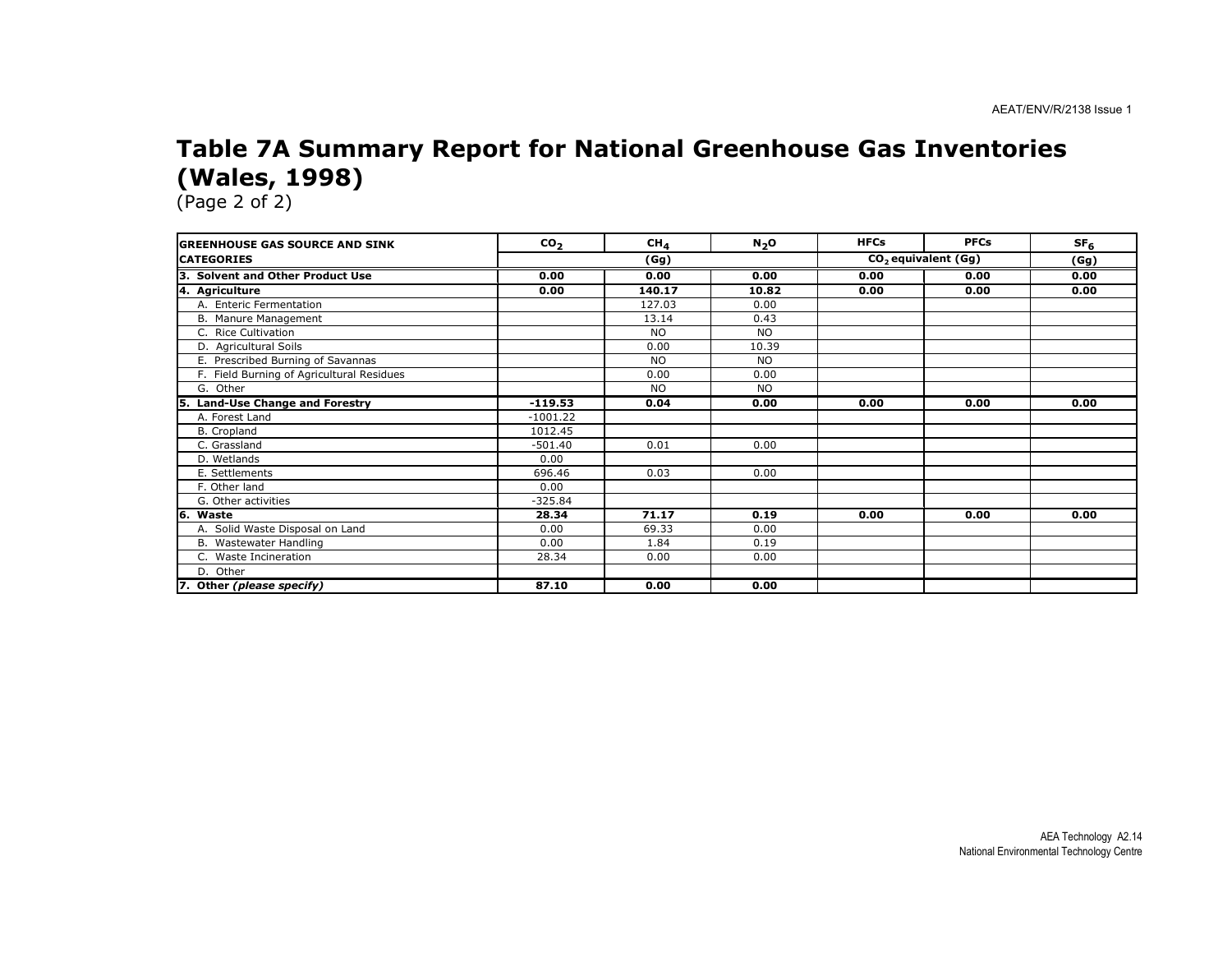### Table 7A Summary Report for National Greenhouse Gas Inventories (Wales, 1999)

| <b>GREENHOUSE GAS SOURCE AND SINK</b>             | CO <sub>2</sub> | CH <sub>4</sub> | $N_2$ O | <b>HFCs</b> | <b>PFCs</b>                     | SF <sub>6</sub> |
|---------------------------------------------------|-----------------|-----------------|---------|-------------|---------------------------------|-----------------|
| <b>CATEGORIES</b>                                 |                 | (Gg)            |         |             | CO <sub>2</sub> equivalent (Gg) |                 |
| <b>Total National Emissions and Removals</b>      | 42114.79        | 236.83          | 11.98   | 241.14      | 75.32                           | 0.00            |
| 1. Energy                                         | 40054.52        | 34.52           | 1.44    | 0.00        | 0.00                            | 0.00            |
| A. Fuel Combustion                                | 40042.66        | 8.87            | 1.44    |             |                                 |                 |
| 1. Energy Industries                              | 11660.60        | 0.86            | 0.16    |             |                                 |                 |
| 2. Manufacturing Industries and Construction      | 16020.75        | 4.94            | 0.31    |             |                                 |                 |
| 3. Transport                                      | 6422.55         | 0.81            | 0.74    |             |                                 |                 |
| 4. Other Sectors                                  | 5843.94         | 2.25            | 0.23    |             |                                 |                 |
| 5. Other                                          | 94.83           | 0.00            | 0.00    |             |                                 |                 |
| B. Fugitive Emissions from Fuels                  | 11.86           | 25.65           | 0.00    |             |                                 |                 |
| 1. Solid Fuels                                    | 11.57           | 11.84           | 0.00    |             |                                 |                 |
| 2. Oil and Natural Gas                            | 0.29            | 13.82           | 0.00    |             |                                 |                 |
| $\overline{2}$ .<br><b>Industrial Processes</b>   | 2012.92         | 0.42            | 0.01    | 241.14      | 75.32                           | 0.00            |
| A. Mineral Products                               | 976.35          | 0.00            | 0.00    | 0.00        | 0.00                            | 0.00            |
| <b>B.</b> Chemical Industry                       | 0.00            | 0.06            | 0.00    | 0.00        | 0.00                            | 0.00            |
| C. Metal Production                               | 1036.57         | 0.36            | 0.01    | 0.00        | 59.97                           | 0.00            |
| D. Other Production <sup>(3)</sup>                |                 |                 |         |             |                                 |                 |
| E. Production of Halocarbons and SF6              | 0.00            | 0.00            | 0.00    | 0.00        | 0.00                            | 0.00            |
| F. Consumption of Halocarbons and SF <sub>6</sub> | 0.00            | 0.00            | 0.00    | 241.14      | 15.36                           | 0.00            |
| G. Other                                          |                 |                 |         |             |                                 |                 |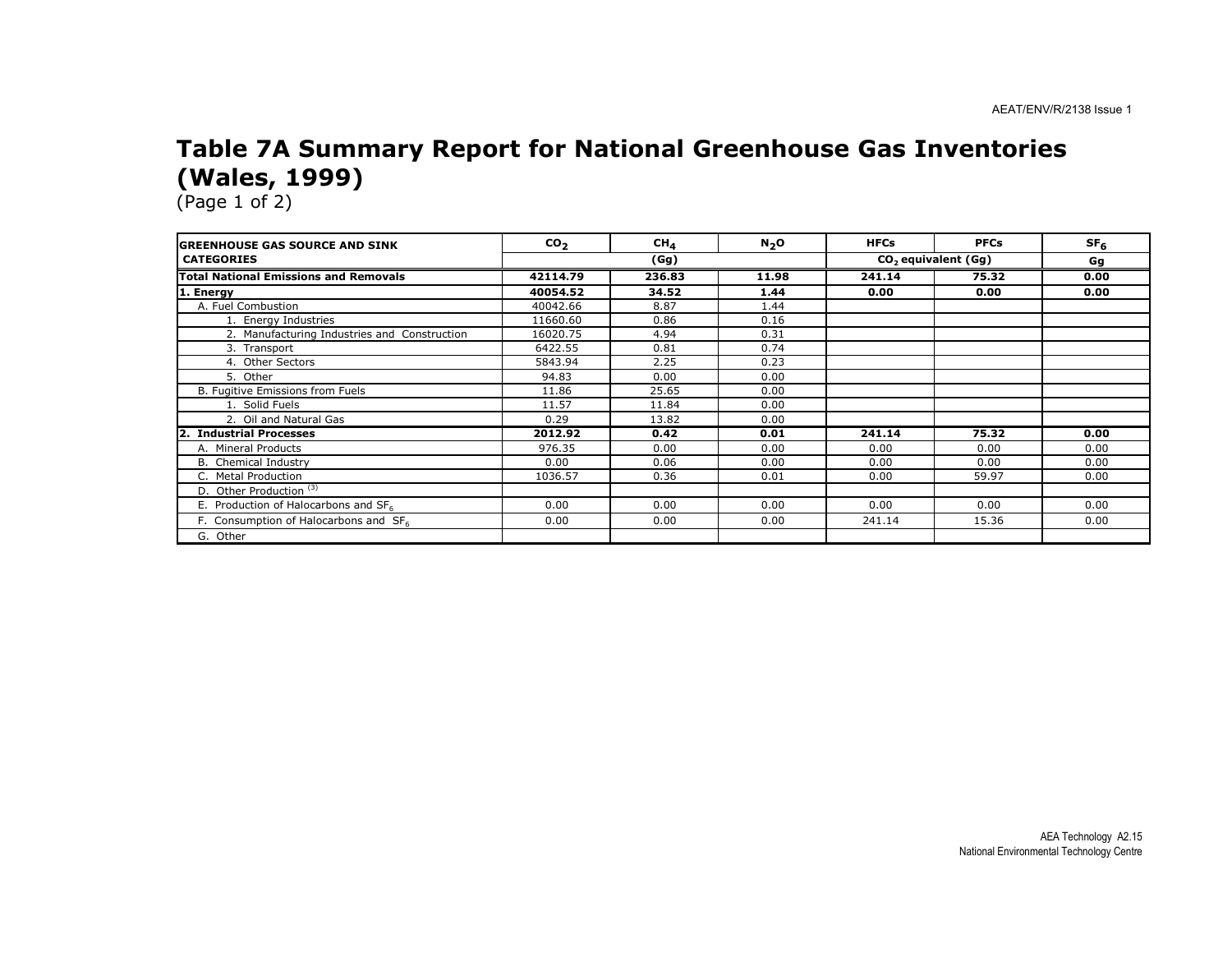### Table 7A Summary Report for National Greenhouse Gas Inventories (Wales, 1999)

| <b>IGREENHOUSE GAS SOURCE AND SINK</b>      | CO <sub>2</sub> | CH <sub>A</sub> | N <sub>2</sub> O | <b>HFCs</b> | <b>PFCs</b>           | SF <sub>6</sub> |
|---------------------------------------------|-----------------|-----------------|------------------|-------------|-----------------------|-----------------|
| <b>ICATEGORIES</b>                          | (Gg)            |                 |                  |             | $CO2$ equivalent (Gg) |                 |
| Із.<br><b>Solvent and Other Product Use</b> | 0.00            | 0.00            | 0.00             | 0.00        | 0.00                  | 0.00            |
| 4. Agriculture                              | 0.00            | 142.85          | 10.34            | 0.00        | 0.00                  | 0.00            |
| A. Enteric Fermentation                     |                 | 129.47          | 0.00             |             |                       |                 |
| B. Manure Management                        |                 | 13.38           | 0.45             |             |                       |                 |
| C. Rice Cultivation                         |                 | <b>NO</b>       | <b>NO</b>        |             |                       |                 |
| D. Agricultural Soils                       |                 | 0.00            | 9.89             |             |                       |                 |
| E. Prescribed Burning of Savannas           |                 | <b>NO</b>       | <b>NO</b>        |             |                       |                 |
| F. Field Burning of Agricultural Residues   |                 | 0.00            | 0.00             |             |                       |                 |
| G. Other                                    |                 | <b>NO</b>       | NO.              |             |                       |                 |
| <b>Land-Use Change and Forestry</b><br>l5.  | -69.22          | 0.05            | 0.00             | 0.00        | 0.00                  | 0.00            |
| A. Forest Land                              | $-837.47$       |                 |                  |             |                       |                 |
| B. Cropland                                 | 1016.33         |                 |                  |             |                       |                 |
| C. Grassland                                | $-517.75$       | 0.02            | 0.00             |             |                       |                 |
| D. Wetlands                                 | 0.00            |                 |                  |             |                       |                 |
| E. Settlements                              | 692.68          | 0.03            | 0.00             |             |                       |                 |
| F. Other land                               | 0.00            |                 |                  |             |                       |                 |
| G. Other activities                         | $-423.00$       |                 |                  |             |                       |                 |
| 6. Waste                                    | 28.89           | 59.00           | 0.19             | 0.00        | 0.00                  | 0.00            |
| A. Solid Waste Disposal on Land             | 0.00            | 57.21           | 0.00             |             |                       |                 |
| B. Wastewater Handling                      | 0.00            | 1.78            | 0.19             |             |                       |                 |
| C. Waste Incineration                       | 28.89           | 0.00            | 0.00             |             |                       |                 |
| D. Other                                    |                 |                 |                  |             |                       |                 |
| 7. Other (please specify)                   | 87.69           | 0.00            | 0.00             |             |                       |                 |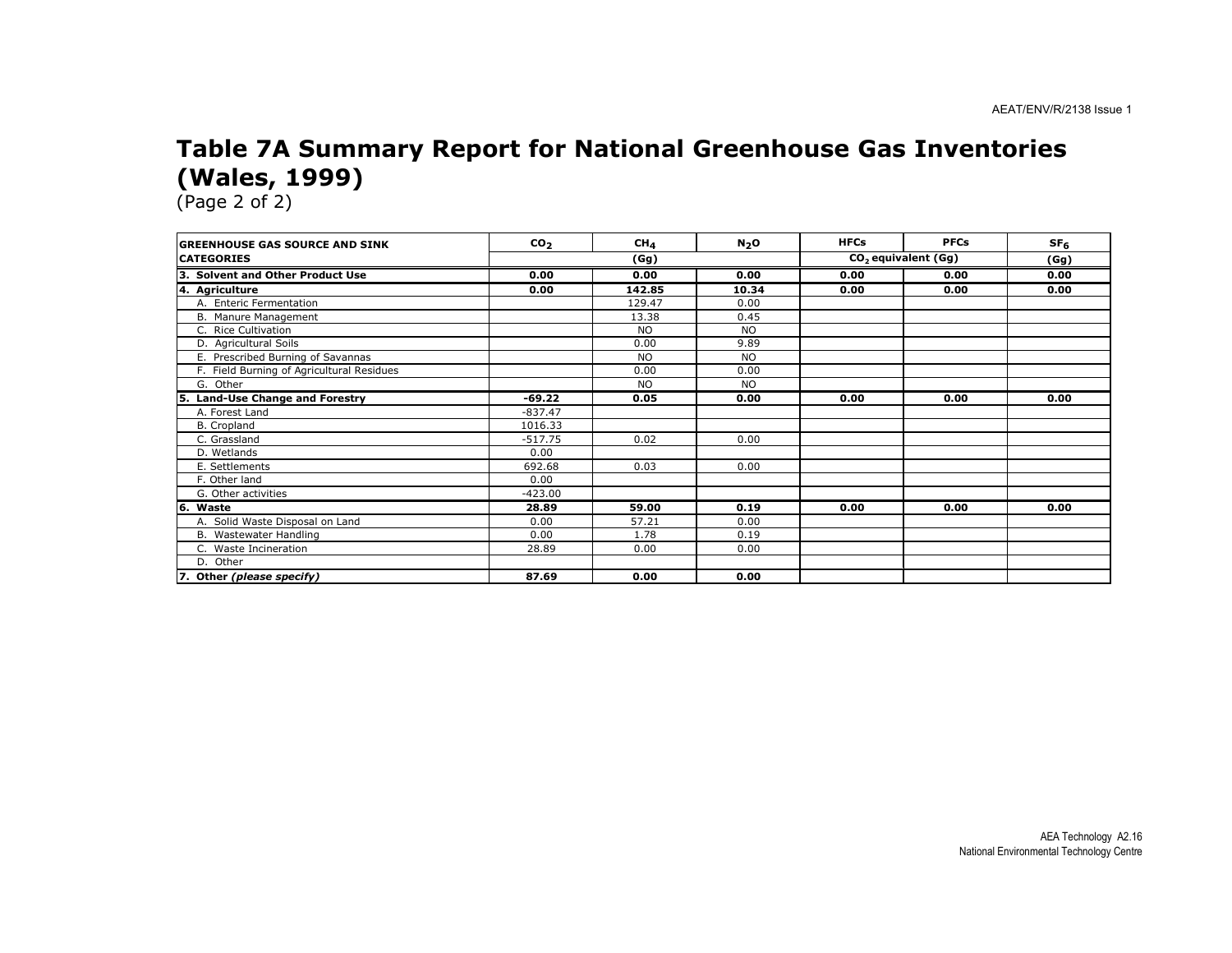### Table 7A Summary Report for National Greenhouse Gas Inventories (Wales, 2000)

| <b>GREENHOUSE GAS SOURCE AND SINK</b>             | CO <sub>2</sub> | CH <sub>4</sub> | $N_2$ O | <b>HFCs</b> | <b>PFCs</b>                     | SF <sub>6</sub> |
|---------------------------------------------------|-----------------|-----------------|---------|-------------|---------------------------------|-----------------|
| <b>CATEGORIES</b>                                 |                 | (Gg)            |         |             | CO <sub>2</sub> equivalent (Gg) |                 |
| <b>Total National Emissions and Removals</b>      | 44028.60        | 231.50          | 11.38   | 283.83      | 110.54                          | 0.01            |
| 1. Energy                                         | 42098.13        | 36.58           | 1.56    | 0.00        | 0.00                            | 0.00            |
| A. Fuel Combustion                                | 42078.27        | 9.02            | 1.56    |             |                                 |                 |
| 1. Energy Industries                              | 15025.05        | 0.91            | 0.24    |             |                                 |                 |
| 2. Manufacturing Industries and Construction      | 14532.89        | 4.80            | 0.29    |             |                                 |                 |
| 3. Transport                                      | 6333.10         | 0.72            | 0.78    |             |                                 |                 |
| 4. Other Sectors                                  | 6098.92         | 2.59            | 0.24    |             |                                 |                 |
| 5. Other                                          | 88.31           | 0.00            | 0.00    |             |                                 |                 |
| B. Fugitive Emissions from Fuels                  | 19.86           | 27.55           | 0.00    |             |                                 |                 |
| 1. Solid Fuels                                    | 19.80           | 13.36           | 0.00    |             |                                 |                 |
| 2. Oil and Natural Gas                            | 0.06            | 14.19           | 0.00    |             |                                 |                 |
| $\overline{2}$ .<br><b>Industrial Processes</b>   | 1943.77         | 0.42            | 0.01    | 283.83      | 110.54                          | 0.01            |
| A. Mineral Products                               | 939.14          | 0.00            | 0.00    | 0.00        | 0.00                            | 0.00            |
| <b>B.</b> Chemical Industry                       | 0.00            | 0.07            | 0.00    | 0.00        | 0.00                            | 0.00            |
| C. Metal Production                               | 1004.63         | 0.34            | 0.01    | 0.00        | 92.72                           | 0.00            |
| D. Other Production <sup>(3)</sup>                |                 |                 |         |             |                                 |                 |
| E. Production of Halocarbons and SF6              | 0.00            | 0.00            | 0.00    | 0.00        | 0.00                            | 0.00            |
| F. Consumption of Halocarbons and SF <sub>6</sub> | 0.00            | 0.00            | 0.00    | 283.83      | 17.82                           | 0.00            |
| G. Other                                          |                 |                 |         |             |                                 |                 |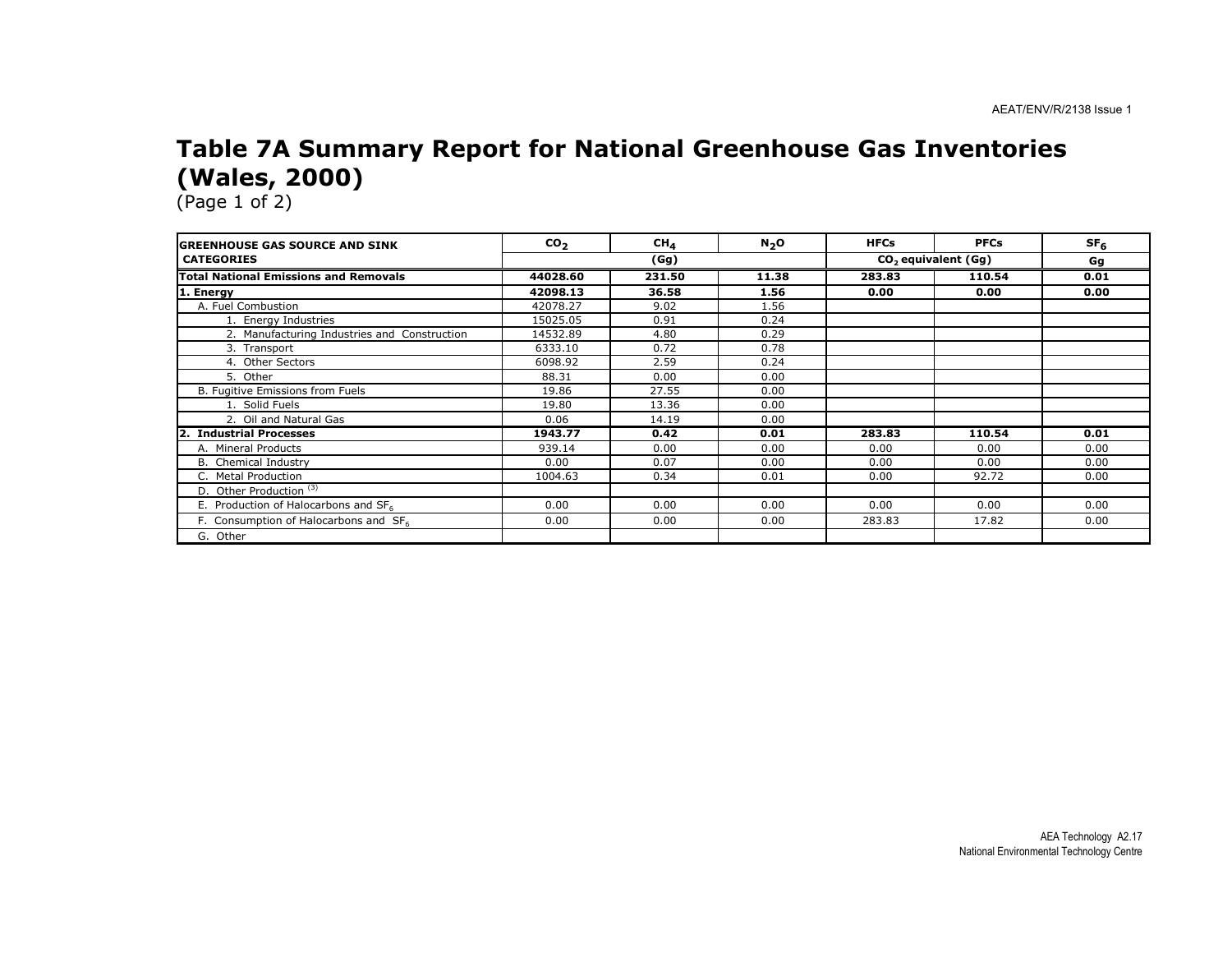### Table 7A Summary Report for National Greenhouse Gas Inventories (Wales, 2000)

(Page 2 of 2)

nia.

| <b>GREENHOUSE GAS SOURCE AND SINK</b>     | CO <sub>2</sub> | CH <sub>4</sub> | N <sub>2</sub> O | <b>HFCs</b> | <b>PFCs</b>                     | SF <sub>6</sub> |
|-------------------------------------------|-----------------|-----------------|------------------|-------------|---------------------------------|-----------------|
| <b>CATEGORIES</b>                         |                 | (Gg)            |                  |             | CO <sub>2</sub> equivalent (Gg) |                 |
| 3. Solvent and Other Product Use          | 0.00            | 0.00            | 0.00             | 0.00        | 0.00                            | 0.00            |
| 4. Agriculture                            | 0.00            | 137.49          | 9.62             | 0.00        | 0.00                            | 0.00            |
| A. Enteric Fermentation                   |                 | 124.54          | 0.00             |             |                                 |                 |
| B. Manure Management                      |                 | 12.95           | 0.42             |             |                                 |                 |
| C. Rice Cultivation                       |                 | <b>NO</b>       | <b>NO</b>        |             |                                 |                 |
| D. Agricultural Soils                     |                 | 0.00            | 9.20             |             |                                 |                 |
| E. Prescribed Burning of Savannas         |                 | <b>NO</b>       | <b>NO</b>        |             |                                 |                 |
| F. Field Burning of Agricultural Residues |                 | 0.00            | 0.00             |             |                                 |                 |
| G. Other                                  |                 | <b>NO</b>       | <b>NO</b>        |             |                                 |                 |
| 5. Land-Use Change and Forestry           | $-132.56$       | 0.05            | 0.00             | 0.00        | 0.00                            | 0.00            |
| A. Forest Land                            | $-1440.66$      |                 |                  |             |                                 |                 |
| B. Cropland                               | 1021.16         |                 |                  |             |                                 |                 |
| C. Grassland                              | $-541.54$       | 0.03            | 0.00             |             |                                 |                 |
| D. Wetlands                               | 0.00            |                 |                  |             |                                 |                 |
| E. Settlements                            | 689.18          | 0.02            | 0.00             |             |                                 |                 |
| F. Other land                             | 0.00            |                 |                  |             |                                 |                 |
| G. Other activities                       | 139.31          |                 |                  |             |                                 |                 |
| 6. Waste                                  | 31.70           | 56.97           | 0.19             | 0.00        | 0.00                            | 0.00            |
| A. Solid Waste Disposal on Land           | 0.00            | 55.14           | 0.00             |             |                                 |                 |
| B. Wastewater Handling                    | 0.00            | 1.82            | 0.19             |             |                                 |                 |
| C. Waste Incineration                     | 31.70           | 0.00            | 0.00             |             |                                 |                 |
| D. Other                                  |                 |                 |                  |             |                                 |                 |
| 7. Other (please specify)                 | 87.55           | 0.00            | 0.00             |             |                                 |                 |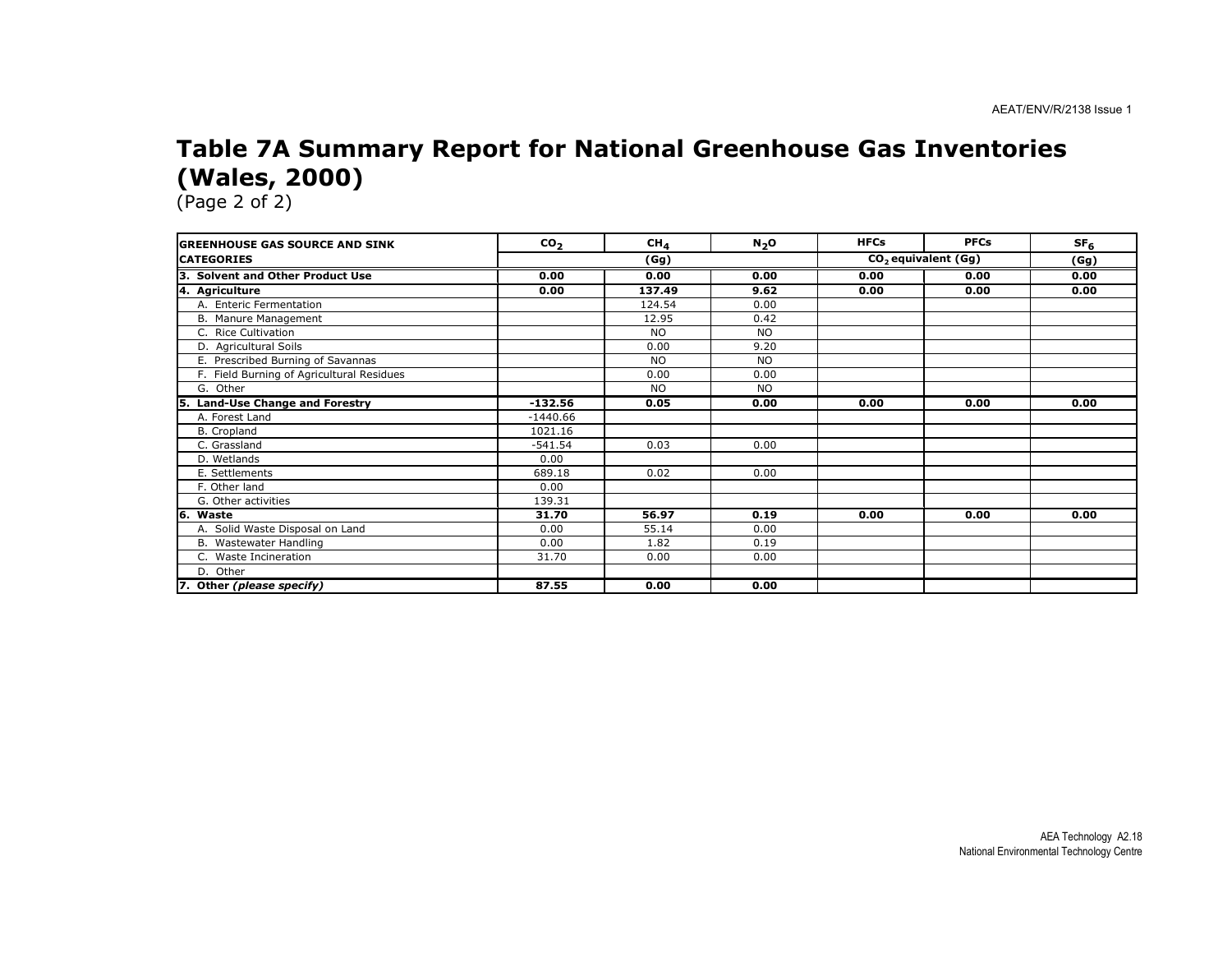### Table 7A Summary Report for National Greenhouse Gas Inventories (Wales, 2001)

| <b>GREENHOUSE GAS SOURCE AND SINK</b>            | CO <sub>2</sub> | CH <sub>4</sub> | $N2$ O | <b>HFCs</b> | <b>PFCs</b>                     | SF <sub>6</sub> |
|--------------------------------------------------|-----------------|-----------------|--------|-------------|---------------------------------|-----------------|
| <b>CATEGORIES</b>                                |                 | (Gg)            |        |             | CO <sub>2</sub> equivalent (Gg) |                 |
| <b>Total National Emissions and Removals</b>     | 41883.32        | 212.16          | 10.96  | 320.48      | 119.54                          | 0.00            |
| 1. Energy                                        | 40554.96        | 32.13           | 1.60   | 0.00        | 0.00                            | 0.00            |
| A. Fuel Combustion                               | 40542.26        | 8.12            | 1.60   |             |                                 |                 |
| 1. Energy Industries                             | 16149.88        | 0.68            | 0.28   |             |                                 |                 |
| 2. Manufacturing Industries and Construction     | 11571.42        | 3.34            | 0.25   |             |                                 |                 |
| 3. Transport                                     | 6166.56         | 0.63            | 0.81   |             |                                 |                 |
| 4. Other Sectors                                 | 6571.42         | 3.47            | 0.25   |             |                                 |                 |
| 5. Other                                         | 82.98           | 0.00            | 0.00   |             |                                 |                 |
| B. Fugitive Emissions from Fuels                 | 12.70           | 24.01           | 0.00   |             |                                 |                 |
| 1. Solid Fuels                                   | 12.41           | 12.27           | 0.00   |             |                                 |                 |
| 2. Oil and Natural Gas                           | 0.28            | 11.74           | 0.00   |             |                                 |                 |
| 2. Industrial Processes                          | 1345.82         | 0.20            | 0.01   | 320.48      | 119.54                          | 0.00            |
| A. Mineral Products                              | 776.94          | 0.00            | 0.00   | 0.00        | 0.00                            | 0.00            |
| <b>B.</b> Chemical Industry                      | 0.00            | 0.05            | 0.00   | 0.00        | 0.00                            | 0.00            |
| C. Metal Production                              | 568.89          | 0.15            | 0.01   | 0.00        | 108.03                          | 0.00            |
| D. Other Production <sup>(3)</sup>               |                 |                 |        |             |                                 |                 |
| E. Production of Halocarbons and SF <sub>6</sub> | 0.00            | 0.00            | 0.00   | 0.00        | 0.00                            | 0.00            |
| F. Consumption of Halocarbons and SF6            | 0.00            | 0.00            | 0.00   | 320.48      | 11.50                           | 0.00            |
| G. Other                                         |                 |                 |        |             |                                 |                 |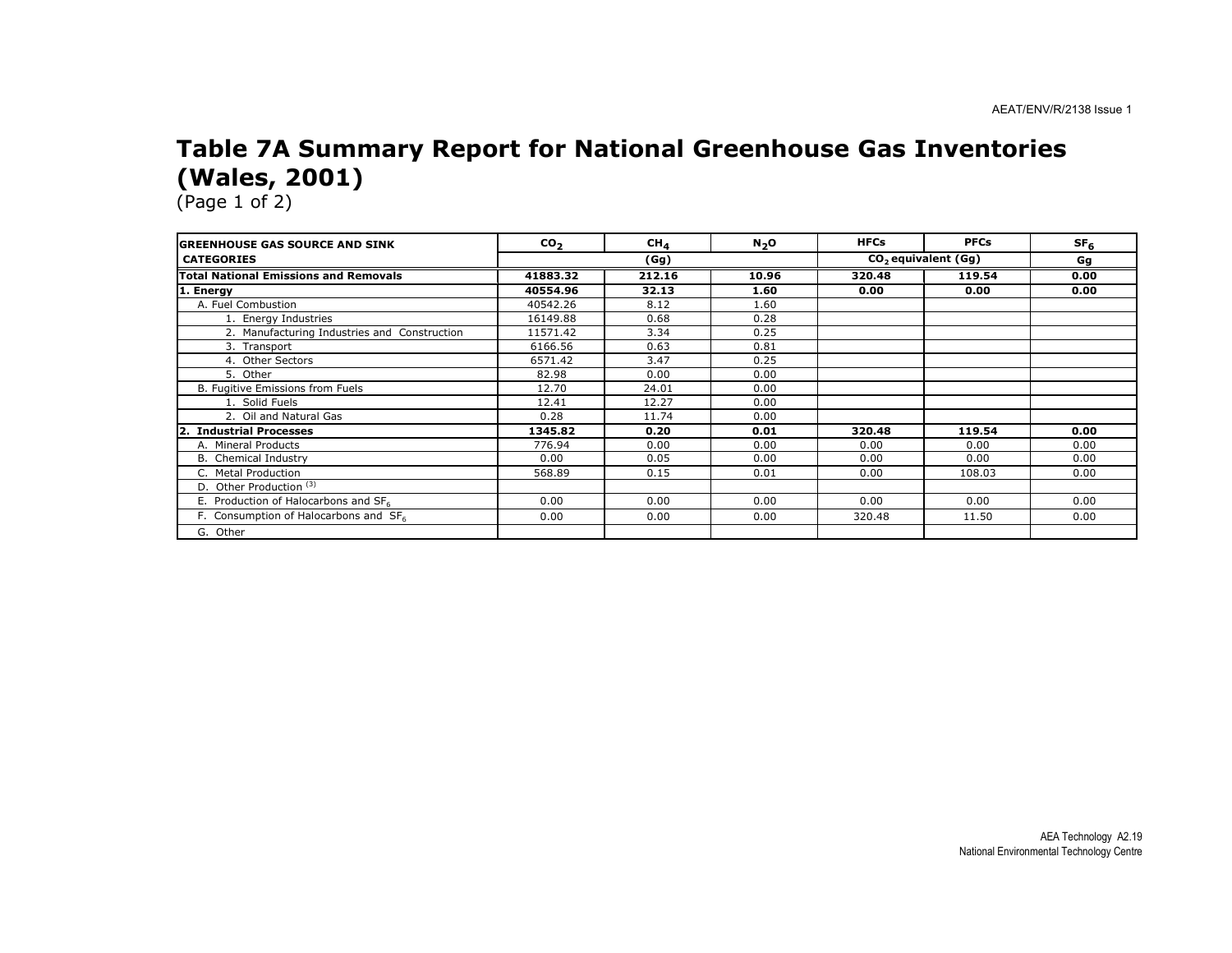### Table 7A Summary Report for National Greenhouse Gas Inventories (Wales, 2001)

| <b>GREENHOUSE GAS SOURCE AND SINK</b>       | CO <sub>2</sub> | CH <sub>4</sub> | N <sub>2</sub> O | <b>HFCs</b> | <b>PFCs</b>                     | SF <sub>6</sub> |
|---------------------------------------------|-----------------|-----------------|------------------|-------------|---------------------------------|-----------------|
| <b>CATEGORIES</b>                           | (Gg)            |                 |                  |             | CO <sub>2</sub> equivalent (Gg) |                 |
| Iз.<br><b>Solvent and Other Product Use</b> | 0.00            | 0.00            | 0.00             | 0.00        | 0.00                            | 0.00            |
| 4. Agriculture                              | 0.00            | 132.26          | 9.16             | 0.00        | 0.00                            | 0.00            |
| A. Enteric Fermentation                     |                 | 119.38          | 0.00             |             |                                 |                 |
| B. Manure Management                        |                 | 12.88           | 0.42             |             |                                 |                 |
| C. Rice Cultivation                         |                 | <b>NO</b>       | <b>NO</b>        |             |                                 |                 |
| D. Agricultural Soils                       |                 | 0.00            | 8.74             |             |                                 |                 |
| E. Prescribed Burning of Savannas           |                 | <b>NO</b>       | <b>NO</b>        |             |                                 |                 |
| F. Field Burning of Agricultural Residues   |                 | 0.00            | 0.00             |             |                                 |                 |
| G. Other                                    |                 | <b>NO</b>       | <b>NO</b>        |             |                                 |                 |
| 5. Land-Use Change and Forestry             | $-136.37$       | 0.06            | 0.00             | 0.00        | 0.00                            | 0.00            |
| A. Forest Land                              | $-1476.76$      |                 |                  |             |                                 |                 |
| B. Cropland                                 | 1024.94         |                 |                  |             |                                 |                 |
| C. Grassland                                | $-542.92$       | 0.04            | 0.00             |             |                                 |                 |
| D. Wetlands                                 | 0.00            |                 |                  |             |                                 |                 |
| E. Settlements                              | 687.82          | 0.02            | 0.00             |             |                                 |                 |
| F. Other land                               | 0.00            |                 |                  |             |                                 |                 |
| G. Other activities                         | 170.57          |                 |                  |             |                                 |                 |
| 6. Waste                                    | 32.16           | 47.50           | 0.19             | 0.00        | 0.00                            | 0.00            |
| A. Solid Waste Disposal on Land             | 0.00            | 45.67           | 0.00             |             |                                 |                 |
| B. Wastewater Handling                      | 0.00            | 1.83            | 0.19             |             |                                 |                 |
| C. Waste Incineration                       | 32.16           | 0.00            | 0.00             |             |                                 |                 |
| D. Other                                    |                 |                 |                  |             |                                 |                 |
| 7. Other (please specify)                   | 86.74           | 0.00            | 0.00             |             |                                 |                 |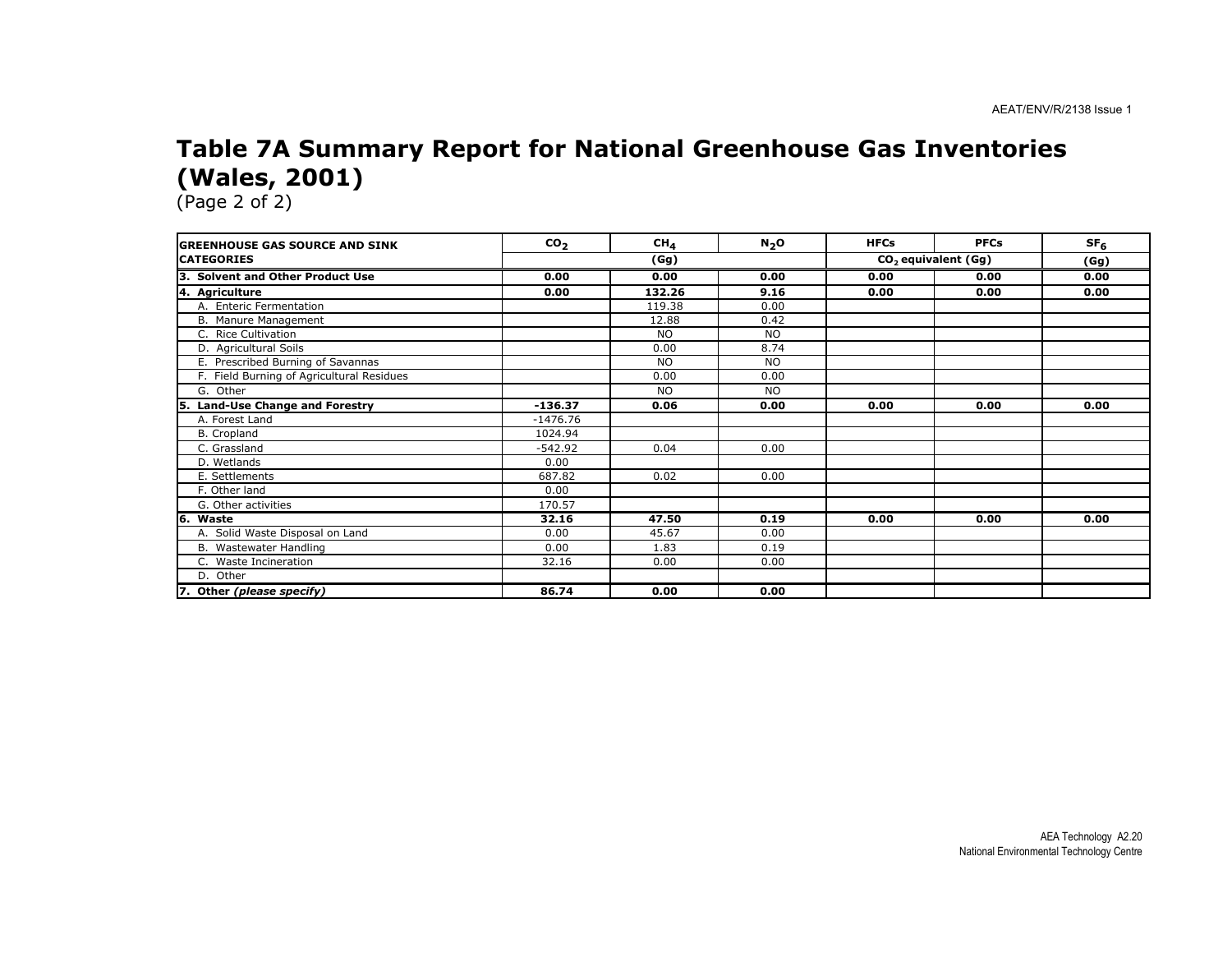### Table 7A Summary Report for National Greenhouse Gas Inventories (Wales, 2002)

| <b>GREENHOUSE GAS SOURCE AND SINK</b>        | CO <sub>2</sub> | CH <sub>A</sub> | $N_2$ O | <b>HFCs</b> | <b>PFCs</b>                     | SF <sub>6</sub> |
|----------------------------------------------|-----------------|-----------------|---------|-------------|---------------------------------|-----------------|
| <b>CATEGORIES</b>                            |                 | (Gg)            |         |             | CO <sub>2</sub> equivalent (Gg) |                 |
| <b>Total National Emissions and Removals</b> | 35604.30        | 207.30          | 10.60   | 348.88      | 57.28                           | 0.00            |
| 1. Energy                                    | 34727.94        | 33.28           | 1.57    | 0.00        | 0.00                            | 0.00            |
| A. Fuel Combustion                           | 34714.75        | 6.23            | 1.56    |             |                                 |                 |
| 1. Energy Industries                         | 14604.57        | 0.46            | 0.24    |             |                                 |                 |
| 2. Manufacturing Industries and Construction | 7351.23         | 2.09            | 0.20    |             |                                 |                 |
| 3. Transport                                 | 6314.75         | 0.56            | 0.86    |             |                                 |                 |
| 4. Other Sectors                             | 6355.09         | 3.11            | 0.25    |             |                                 |                 |
| 5. Other                                     | 89.12           | 0.00            | 0.00    |             |                                 |                 |
| B. Fugitive Emissions from Fuels             | 13.19           | 27.05           | 0.00    |             |                                 |                 |
| 1. Solid Fuels                               | 12.19           | 14.08           | 0.00    |             |                                 |                 |
| 2. Oil and Natural Gas                       | 0.99            | 12.98           | 0.00    |             |                                 |                 |
| $\mathbf{2}$<br><b>Industrial Processes</b>  | 940.97          | 0.11            | 0.00    | 348.88      | 57.28                           | 0.00            |
| A. Mineral Products                          | 580.34          | 0.00            | 0.00    | 0.00        | 0.00                            | 0.00            |
| <b>B.</b> Chemical Industry                  | 0.00            | 0.05            | 0.00    | 0.00        | 0.00                            | 0.00            |
| C. Metal Production                          | 360.63          | 0.06            | 0.00    | 0.00        | 51.93                           | 0.00            |
| D. Other Production <sup>(3)</sup>           |                 |                 |         |             |                                 |                 |
| E. Production of Halocarbons and SF6         | 0.00            | 0.00            | 0.00    | 0.00        | 0.00                            | 0.00            |
| F. Consumption of Halocarbons and $SF6$      | 0.00            | 0.00            | 0.00    | 348.88      | 5.34                            | 0.00            |
| G. Other                                     |                 |                 |         |             |                                 |                 |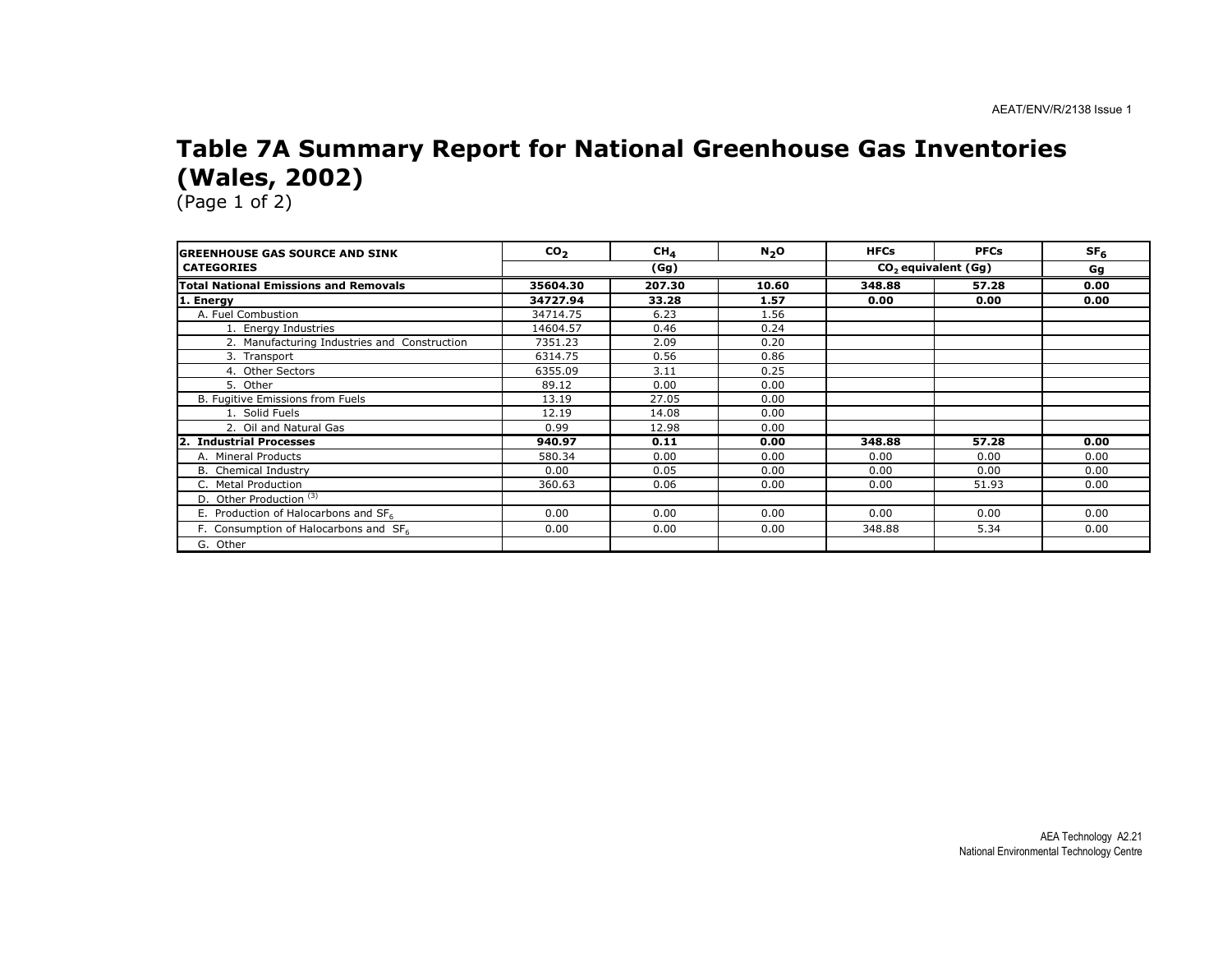#### Table 7A Summary Report for National Greenhouse Gas Inventories (Wales, 2002)

| <b>IGREENHOUSE GAS SOURCE AND SINK</b>     | CO <sub>2</sub> | CH <sub>4</sub> | N <sub>2</sub> O | <b>HFCs</b> | <b>PFCs</b>                     | SF <sub>6</sub> |
|--------------------------------------------|-----------------|-----------------|------------------|-------------|---------------------------------|-----------------|
| <b>CATEGORIES</b>                          | (Gg)            |                 |                  |             | CO <sub>2</sub> equivalent (Gg) |                 |
| 3. Solvent and Other Product Use           | 0.00            | 0.00            | 0.00             | 0.00        | 0.00                            | 0.00            |
| 4. Agriculture                             | 0.00            | 130.05          | 8.83             | 0.00        | 0.00                            | 0.00            |
| A. Enteric Fermentation                    |                 | 117.63          | 0.00             |             |                                 |                 |
| B. Manure Management                       |                 | 12.42           | 0.39             |             |                                 |                 |
| C. Rice Cultivation                        |                 | <b>NO</b>       | <b>NO</b>        |             |                                 |                 |
| D. Agricultural Soils                      |                 | 0.00            | 8.44             |             |                                 |                 |
| E. Prescribed Burning of Savannas          |                 | <b>NO</b>       | <b>NO</b>        |             |                                 |                 |
| F. Field Burning of Agricultural Residues  |                 | 0.00            | 0.00             |             |                                 |                 |
| G. Other                                   |                 | <b>NO</b>       | <b>NO</b>        |             |                                 |                 |
| <b>Land-Use Change and Forestry</b><br>15. | $-173.13$       | 0.05            | 0.00             | 0.00        | 0.00                            | 0.00            |
| A. Forest Land                             | $-1521.57$      |                 |                  |             |                                 |                 |
| B. Cropland                                | 1029.86         |                 |                  |             |                                 |                 |
| C. Grassland                               | $-559.97$       | 0.04            | 0.00             |             |                                 |                 |
| D. Wetlands                                | 0.00            |                 |                  |             |                                 |                 |
| E. Settlements                             | 685.94          | 0.01            | 0.00             |             |                                 |                 |
| F. Other land                              | 0.00            |                 |                  |             |                                 |                 |
| G. Other activities                        | 192.61          |                 |                  |             |                                 |                 |
| 6. Waste                                   | 19.11           | 43.81           | 0.19             | 0.00        | 0.00                            | 0.00            |
| A. Solid Waste Disposal on Land            | 0.00            | 41.96           | 0.00             |             |                                 |                 |
| B. Wastewater Handling                     | 0.00            | 1.84            | 0.19             |             |                                 |                 |
| C. Waste Incineration                      | 19.11           | 0.00            | 0.00             |             |                                 |                 |
| D. Other                                   |                 |                 |                  |             |                                 |                 |
| 7. Other (please specify)                  | 89.41           | 0.00            | 0.00             |             |                                 |                 |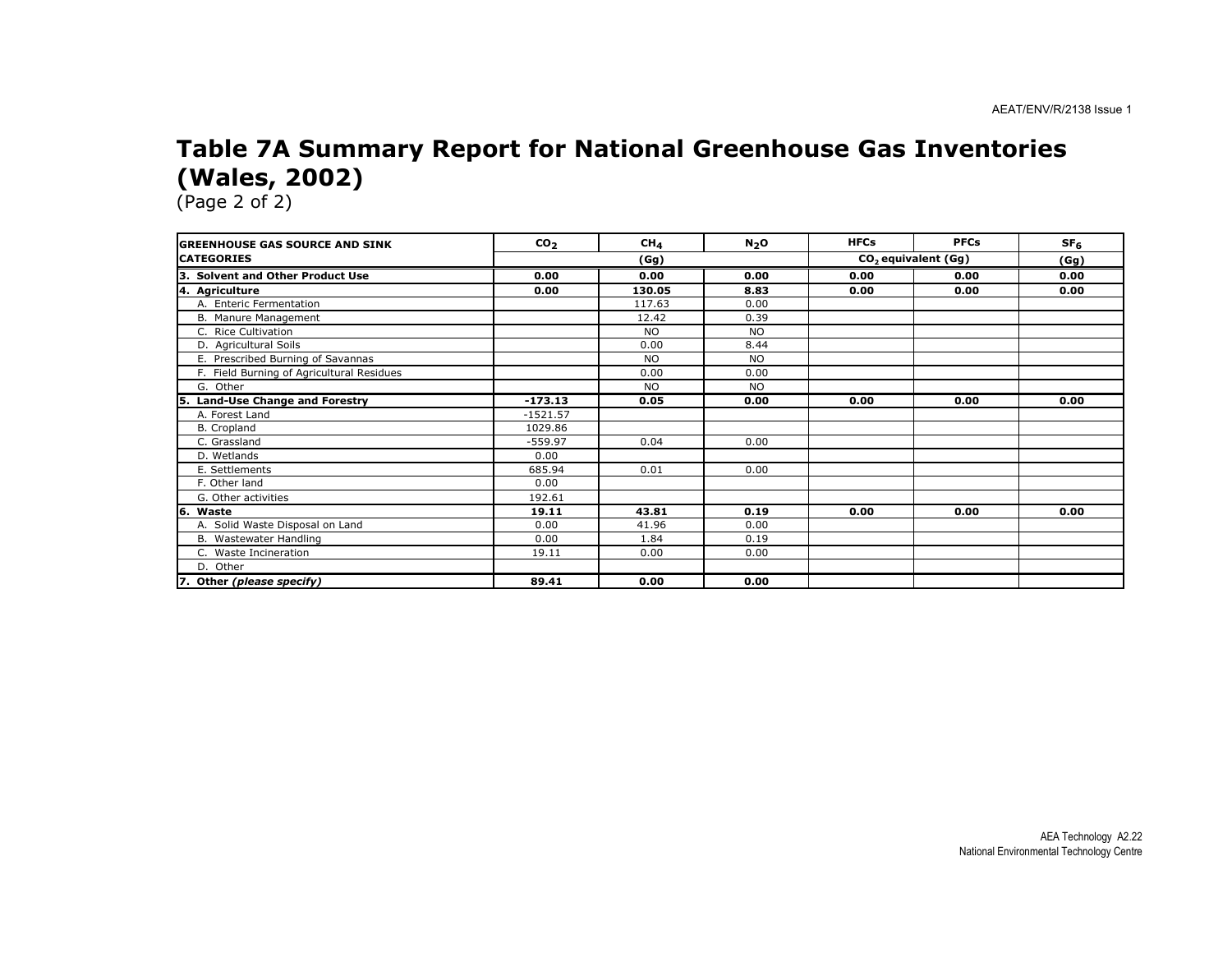### Table 7A Summary Report for National Greenhouse Gas Inventories (Wales, 2003)

| <b>GREENHOUSE GAS SOURCE AND SINK</b>            | CO <sub>2</sub> | CH <sub>A</sub> | N <sub>2</sub> O | <b>HFCs</b> | <b>PFCs</b>                     | SF <sub>6</sub> |
|--------------------------------------------------|-----------------|-----------------|------------------|-------------|---------------------------------|-----------------|
| <b>CATEGORIES</b>                                |                 | (Gg)            |                  |             | CO <sub>2</sub> equivalent (Gg) |                 |
| <b>Total National Emissions and Removals</b>     | 38128.38        | 198.70          | 10.68            | 370.44      | 43.56                           | 0.00            |
| 1. Energy                                        | 36866.05        | 26.15           | 1.64             | 0.00        | 0.00                            | 0.00            |
| A. Fuel Combustion                               | 36854.59        | 5.99            | 1.64             |             |                                 |                 |
| 1. Energy Industries                             | 14252.74        | 0.43            | 0.24             |             |                                 |                 |
| 2. Manufacturing Industries and Construction     | 9832.95         | 2.87            | 0.24             |             |                                 |                 |
| 3. Transport                                     | 6482.51         | 0.51            | 0.91             |             |                                 |                 |
| 4. Other Sectors                                 | 6205.79         | 2.18            | 0.24             |             |                                 |                 |
| 5. Other                                         | 80.60           | 0.00            | 0.00             |             |                                 |                 |
| B. Fugitive Emissions from Fuels                 | 11.46           | 20.16           | 0.00             |             |                                 |                 |
| 1. Solid Fuels                                   | 10.48           | 10.09           | 0.00             |             |                                 |                 |
| 2. Oil and Natural Gas                           | 0.98            | 10.07           | 0.00             |             |                                 |                 |
| <b>Industrial Processes</b><br>2                 | 1355.16         | 0.20            | 0.01             | 370.44      | 43.56                           | 0.00            |
| A. Mineral Products                              | 716.29          | 0.00            | 0.00             | 0.00        | 0.00                            | 0.00            |
| <b>B.</b> Chemical Industry                      | 0.00            | 0.01            | 0.00             | 0.00        | 0.00                            | 0.00            |
| C. Metal Production                              | 638.87          | 0.19            | 0.01             | 0.00        | 38.32                           | 0.00            |
| D. Other Production <sup>(3)</sup>               |                 |                 |                  |             |                                 |                 |
| E. Production of Halocarbons and SF <sub>6</sub> | 0.00            | 0.00            | 0.00             | 0.00        | 0.00                            | 0.00            |
| F. Consumption of Halocarbons and SF6            | 0.00            | 0.00            | 0.00             | 370.44      | 5.24                            | 0.00            |
| G. Other                                         |                 |                 |                  |             |                                 |                 |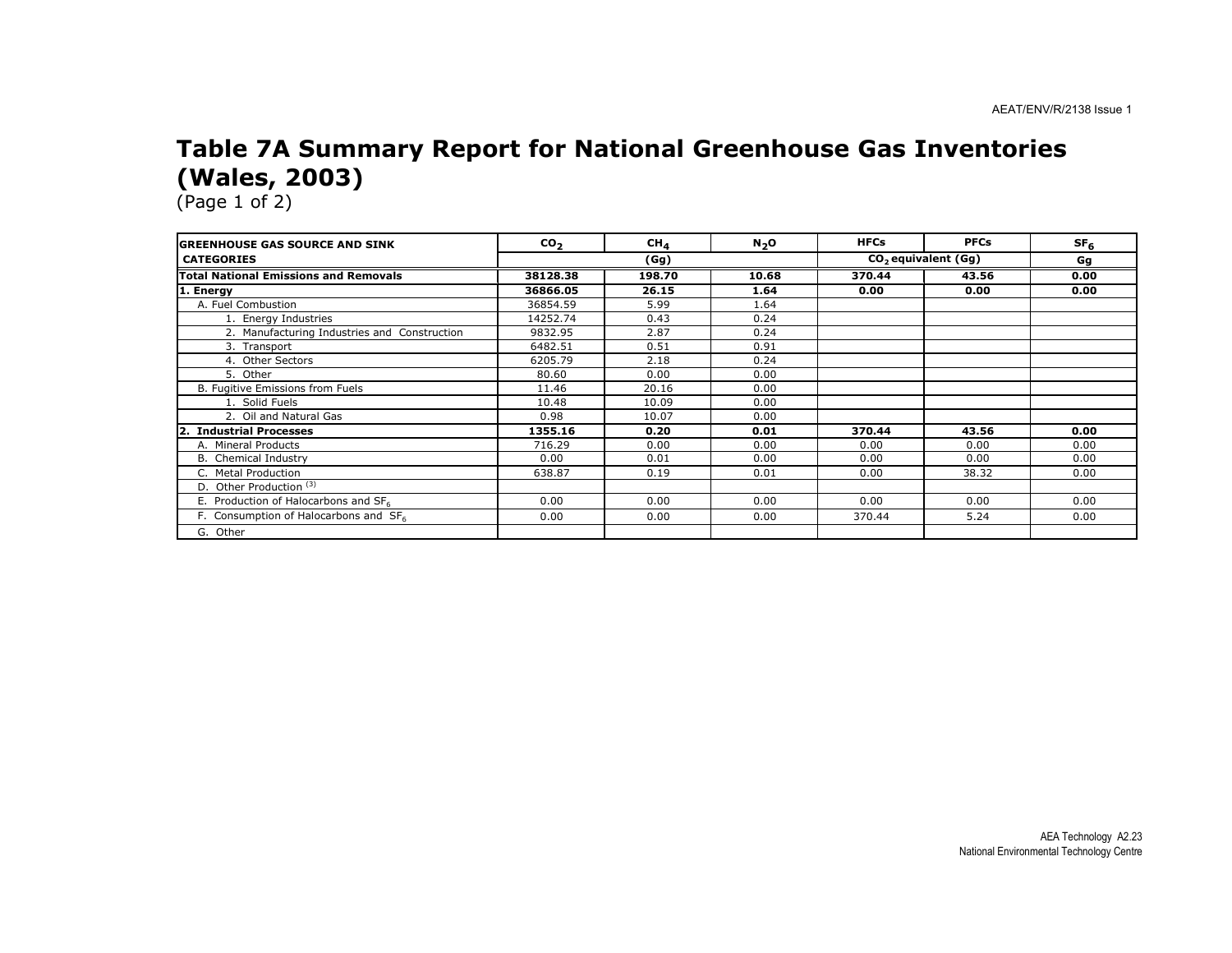### Table 7A Summary Report for National Greenhouse Gas Inventories (Wales, 2003)

| <b>GREENHOUSE GAS SOURCE AND SINK</b>     | CO <sub>2</sub> | CH <sub>4</sub> | N <sub>2</sub> O | <b>HFCs</b> | <b>PFCs</b>                     | SF <sub>6</sub> |
|-------------------------------------------|-----------------|-----------------|------------------|-------------|---------------------------------|-----------------|
| <b>CATEGORIES</b>                         | (Gg)            |                 |                  |             | CO <sub>2</sub> equivalent (Gg) |                 |
| 3. Solvent and Other Product Use          | 0.00            | 0.00            | 0.00             | 0.00        | 0.00                            | 0.00            |
| 4. Agriculture                            | 0.00            | 133.13          | 8.84             | 0.00        | 0.00                            | 0.00            |
| A. Enteric Fermentation                   |                 | 120.02          | 0.00             |             |                                 |                 |
| B. Manure Management                      |                 | 13.11           | 0.42             |             |                                 |                 |
| C. Rice Cultivation                       |                 | <b>NO</b>       | <b>NO</b>        |             |                                 |                 |
| D. Agricultural Soils                     |                 | 0.00            | 8.42             |             |                                 |                 |
| E. Prescribed Burning of Savannas         |                 | <b>NO</b>       | <b>NO</b>        |             |                                 |                 |
| F. Field Burning of Agricultural Residues |                 | 0.00            | 0.00             |             |                                 |                 |
| G. Other                                  |                 | <b>NO</b>       | <b>NO</b>        |             |                                 |                 |
| 5. Land-Use Change and Forestry           | $-201.99$       | 0.05            | 0.00             | 0.00        | 0.00                            | 0.00            |
| A. Forest Land                            | $-1558.79$      |                 |                  |             |                                 |                 |
| B. Cropland                               | 1035.38         |                 |                  |             |                                 |                 |
| C. Grassland                              | $-555.62$       | 0.04            | 0.00             |             |                                 |                 |
| D. Wetlands                               | 0.00            |                 |                  |             |                                 |                 |
| E. Settlements                            | 685.22          | 0.01            | 0.00             |             |                                 |                 |
| F. Other land                             | 0.00            |                 |                  |             |                                 |                 |
| G. Other activities                       | 191.81          |                 |                  |             |                                 |                 |
| 6. Waste                                  | 18.98           | 39.18           | 0.19             | 0.00        | 0.00                            | 0.00            |
| A. Solid Waste Disposal on Land           | 0.00            | 37.31           | 0.00             |             |                                 |                 |
| B. Wastewater Handling                    | 0.00            | 1.86            | 0.19             |             |                                 |                 |
| C. Waste Incineration                     | 18.98           | 0.00            | 0.00             |             |                                 |                 |
| D. Other                                  |                 |                 |                  |             |                                 |                 |
| 7. Other (please specify)                 | 90.18           | 0.00            | 0.00             |             |                                 |                 |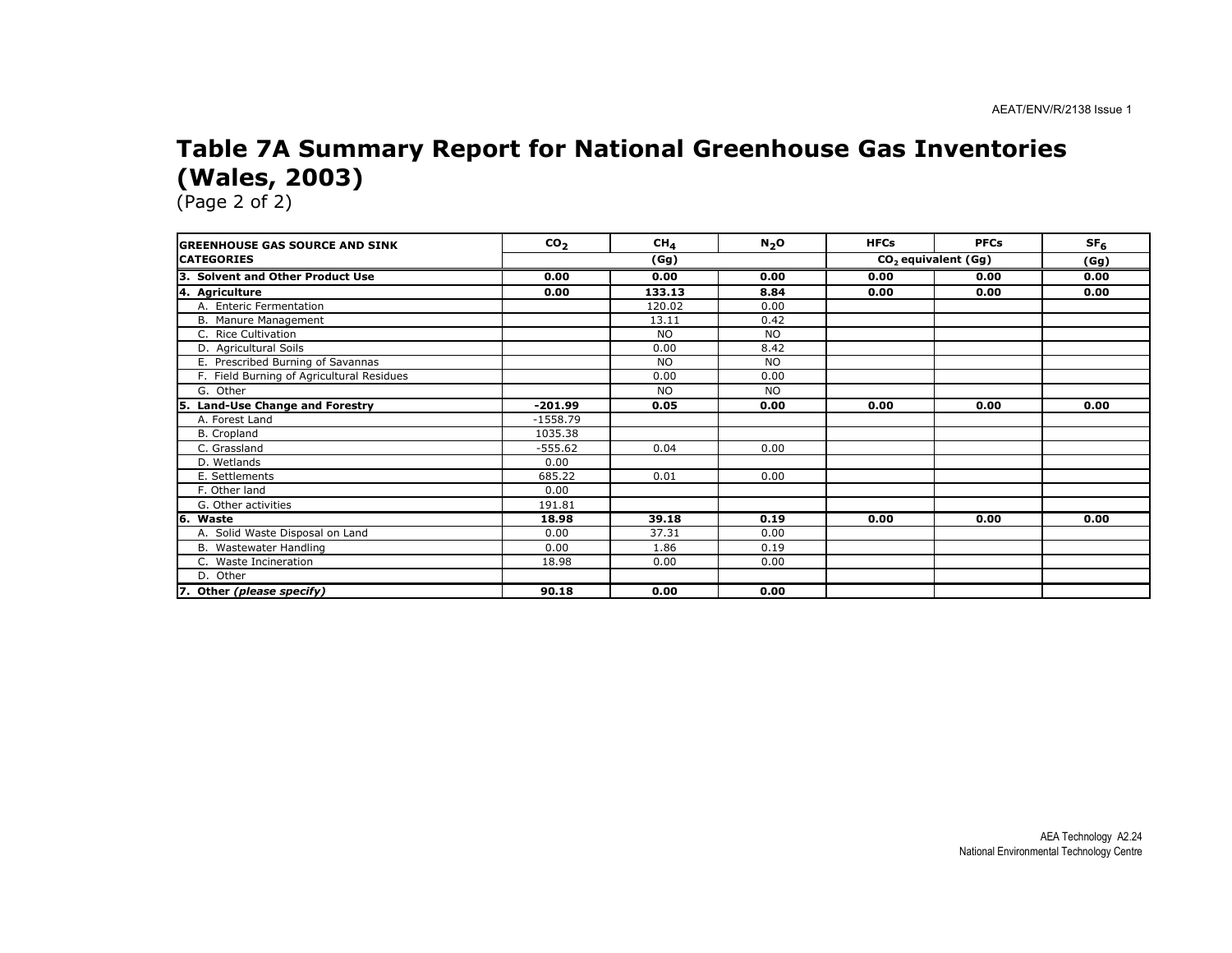### Table 1 Sectoral Report for Energy (Wales, 2004)

| <b>GREENHOUSE GAS SOURCE AND SINK CATEGORIES</b>          | CO <sub>2</sub> | CH <sub>4</sub> | N <sub>2</sub> O |  |  |  |
|-----------------------------------------------------------|-----------------|-----------------|------------------|--|--|--|
|                                                           | (Gg)            |                 |                  |  |  |  |
| <b>Total Energy</b>                                       | 40,457          | 27.45           | 1.68             |  |  |  |
| A. Fuel Combustion Activities (Sectoral Approach)         | 40,441          | 6.20            | 1.68             |  |  |  |
| 1. Energy Industries                                      | 16,764          | 0.43            | 0.25             |  |  |  |
| a. Public Electricity and Heat Production                 | 13,007          | 0.19            | 0.17             |  |  |  |
| b. Petroleum Refining                                     | 3,475           | 0.08            | 0.07             |  |  |  |
| c. Manufacture of Solid Fuels and Other Energy Industries | 281             | 0.16            | 0.01             |  |  |  |
| 2. Manufacturing Industries and Construction              | 10,751          | 3.00            | 0.24             |  |  |  |
| a. Iron and Steel                                         | 6,932           | 2.67            | 0.11             |  |  |  |
| b. Non-Ferrous Metals                                     | IE              | IE              | IE               |  |  |  |
| c. Chemicals                                              | IE              | IE              | IE               |  |  |  |
| d. Pulp, Paper and Print                                  | IE              | IE              | IE               |  |  |  |
| e. Food Processing, Beverages and Tobacco                 | IE              | IE              | IE               |  |  |  |
| f. Other (please specify)                                 | 3,818           | 0.33            | 0.13             |  |  |  |
| 3. Transport                                              | 6,616           | 0.46            | 0.96             |  |  |  |
| a. Civil Aviation                                         | 22              | 0.00            | 0.00             |  |  |  |
| b. Road Transportation                                    | 5,999           | 0.42            | 0.86             |  |  |  |
| c. Railways                                               | 205             | 0.01            | 0.08             |  |  |  |
| d. Navigation                                             | 385             | 0.03            | 0.02             |  |  |  |
| e. Other Transportation (please specify)                  | 4               | 0.00            | 0.00             |  |  |  |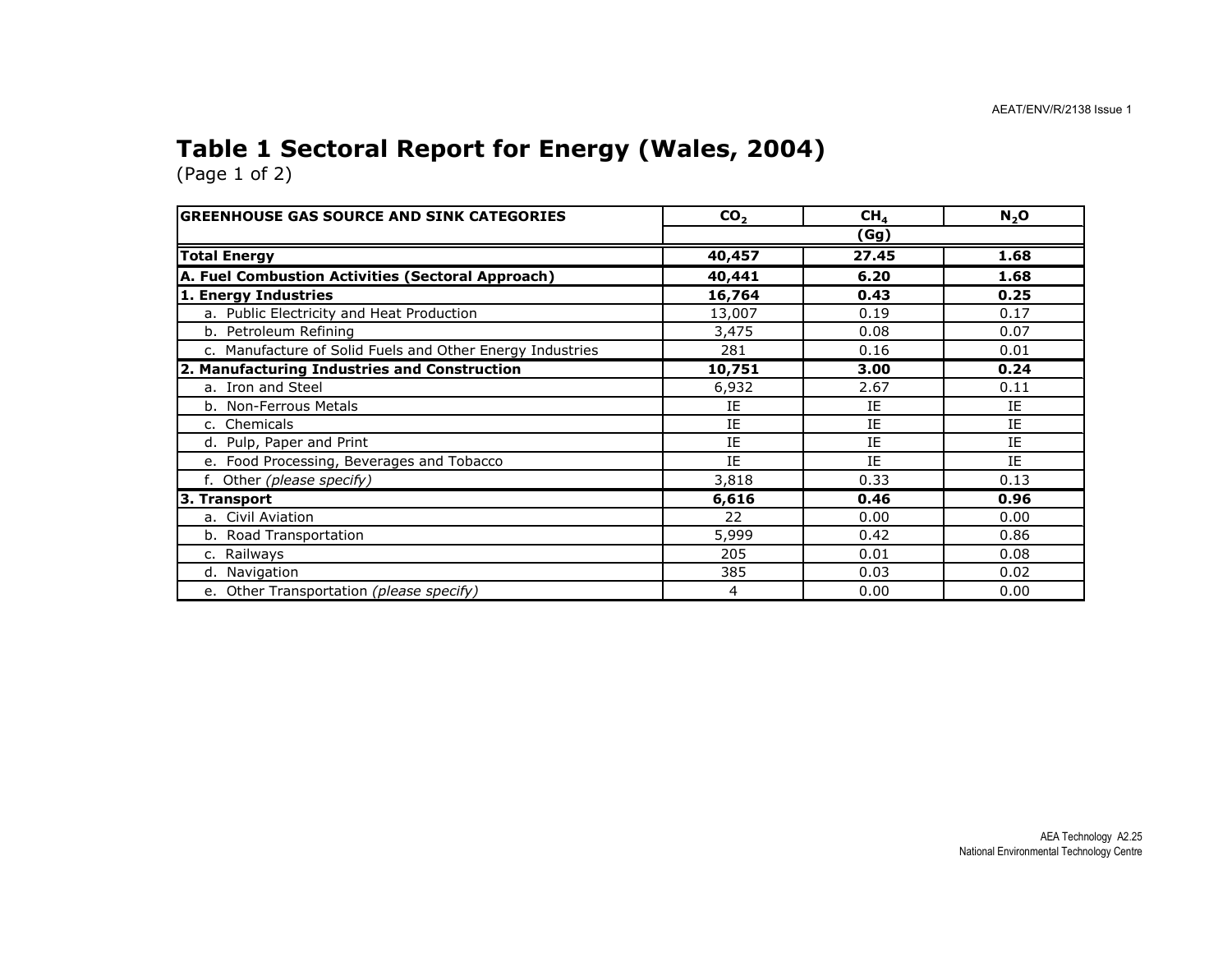## Table 1 Sectoral Report for Energy (Wales, 2004)

(Page 2 of 2)

| <b>GREENHOUSE GAS SOURCE AND SINK CATEGORIES</b> | CO <sub>2</sub> | CH <sub>4</sub> | N <sub>2</sub> O |  |  |  |
|--------------------------------------------------|-----------------|-----------------|------------------|--|--|--|
|                                                  | (Gg)            |                 |                  |  |  |  |
| <b>4. Other Sectors</b>                          | 6,228           | 2.29            | 0.23             |  |  |  |
| a. Commercial/Institutional                      | 997             | 0.10            | 0.00             |  |  |  |
| b. Residential                                   | 4,740           | 2.16            | 0.05             |  |  |  |
| c. Agriculture/Forestry/Fisheries                | 491             | 0.03            | 0.18             |  |  |  |
| 5. Other (Military Aircraft and Naval Vessels)   | 83              | 0.00            | 0.00             |  |  |  |
| <b>B. Fugitive Emissions from Fuels</b>          | 16              | 21.25           | 0.00             |  |  |  |
| 1. Solid Fuels                                   | 14              | 9.02            | 0.00             |  |  |  |
| a. Coal Mining                                   | 0               | 8.95            | 0.00             |  |  |  |
| b. Solid Fuel Transformation                     | 14              | 0.07            | 0.00             |  |  |  |
| c. Other (please specify)                        | <b>NO</b>       | <b>NO</b>       | <b>NO</b>        |  |  |  |
| 2. Oil and Natural Gas                           | 1               | 12.24           | 0.00             |  |  |  |
| a. Oil                                           | 0               | 0.05            | 0.00             |  |  |  |
| b. Natural Gas                                   | 0               | 12.18           | NO.              |  |  |  |
| c. Venting and Flaring                           |                 | 0.01            | 0.00             |  |  |  |
| Flaring                                          |                 | 0.01            | 0.00             |  |  |  |
| Venting                                          | 0               | 0.00            | NO.              |  |  |  |
| Memo Items: (2)                                  |                 |                 |                  |  |  |  |
| International Bunkers                            | <b>NA</b>       | <b>NA</b>       | <b>NA</b>        |  |  |  |
| Aviation                                         | <b>NA</b>       | <b>NA</b>       | <b>NA</b>        |  |  |  |
| Marine                                           | <b>NA</b>       | <b>NA</b>       | <b>NA</b>        |  |  |  |
| CO <sub>2</sub> Emissions from Biomass           | <b>NE</b>       |                 |                  |  |  |  |

AEA Technology A2.26 National Environmental Technology Centre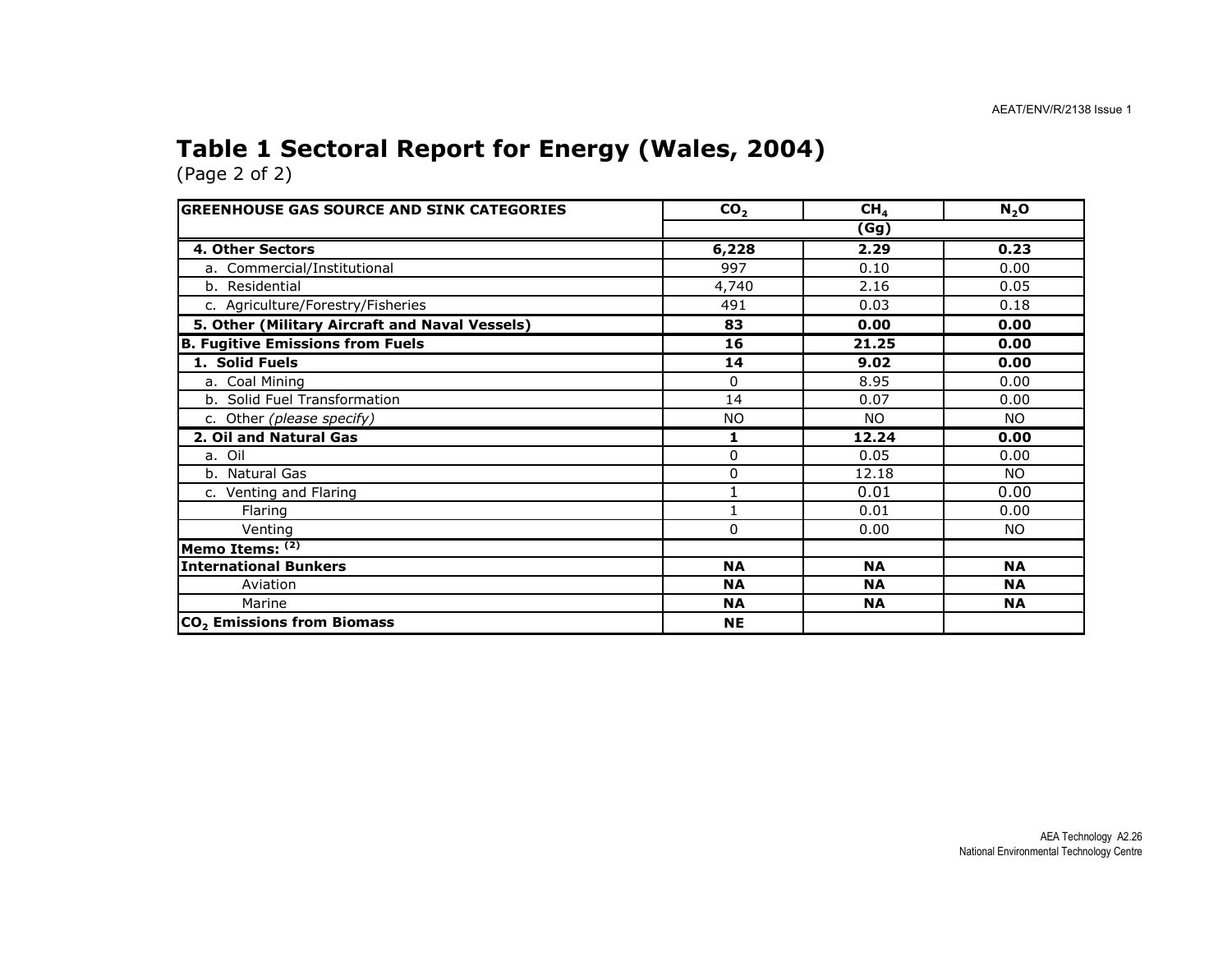# Table 2(I) Sectoral Report for Industrial Processes (Wales, 2004) (Page 1 of 2)

| <b>GREENHOUSE GAS SOURCE AND SINK</b>                        | CO <sub>2</sub> | CH <sub>4</sub> | N <sub>2</sub> O | <b>HFCs</b>              | <b>PFCs</b>    | SF <sub>6</sub> |
|--------------------------------------------------------------|-----------------|-----------------|------------------|--------------------------|----------------|-----------------|
| <b>CATEGORIES</b>                                            | (Gg)            |                 |                  | <b>Gg CO2 Equivalent</b> |                |                 |
| <b>Total Industrial Processes</b>                            | 1,491.05        | 0.26            | 0.01             | 369.41                   | 52.56          | 0.00            |
| A. Mineral Products                                          | 753             | 0.00            | 0.00             | 0.00                     | 0.00           | 0.00            |
| 1. Cement Production                                         | 420             | <b>NO</b>       | <b>NO</b>        | <b>NO</b>                | <b>NO</b>      | <b>NO</b>       |
| 2. Lime Production                                           | $\Omega$        | <b>NO</b>       | <b>NO</b>        | <b>NO</b>                | <b>NO</b>      | <b>NO</b>       |
| 3. Limestone and Dolomite Use                                | 320             | <b>NO</b>       | <b>NO</b>        | <b>NO</b>                | <b>NO</b>      | <b>NO</b>       |
| 4. Soda Ash Production and Use                               | 13              | <b>NO</b>       | <b>NO</b>        | <b>NO</b>                | <b>NO</b>      | <b>NO</b>       |
| 5. Asphalt Roofing                                           | <b>NE</b>       | <b>NO</b>       | <b>NO</b>        | <b>NO</b>                | <b>NO</b>      | <b>NO</b>       |
| 6. Road Paving with Asphalt                                  | <b>NE</b>       | <b>NO</b>       | <b>NO</b>        | <b>NO</b>                | N <sub>O</sub> | <b>NO</b>       |
| 7. Other (fletton bricks)                                    | $\Omega$        | 0.00            | <b>NO</b>        | <b>NO</b>                | N <sub>O</sub> | <b>NO</b>       |
| <b>B.</b> Chemical Industry                                  | $\mathbf{0}$    | 0.03            | 0.00             | 0.00                     | 0.00           | 0.00            |
| 1. Ammonia Production                                        | $\Omega$        | <b>NE</b>       | <b>NO</b>        | <b>NO</b>                | NO.            | <b>NO</b>       |
| 2. Nitric Acid Production                                    | <b>NO</b>       | <b>NO</b>       | 0.00             | <b>NO</b>                | <b>NO</b>      | <b>NO</b>       |
| 3. Adipic Acid Production                                    | <b>NO</b>       | <b>NO</b>       | 0.00             | <b>NO</b>                | <b>NO</b>      | <b>NO</b>       |
| 4. Carbide Production                                        | <b>NO</b>       | <b>NO</b>       | <b>NO</b>        | <b>NO</b>                | <b>NO</b>      | <b>NO</b>       |
| 5. Other (please specify)                                    | <b>NO</b>       | 0.03            | <b>NO</b>        | <b>NO</b>                | NO.            | <b>NO</b>       |
| <b>C. Metal Production</b>                                   | 738             | 0.23            | 0.01             | 0.08                     | 47.88          | 0.00            |
| 1. Iron and Steel Production                                 | 545.74          | 0.23            | 0.01             | <b>NO</b>                | <b>NO</b>      | <b>NO</b>       |
| 2. Ferroalloys Production                                    | IE              | <b>NE</b>       | <b>NO</b>        | <b>NO</b>                | <b>NO</b>      | <b>NO</b>       |
| 3. Aluminium Production                                      | 192.38          | <b>NO</b>       | <b>NO</b>        | 0.00                     | 47.88          | 0.00            |
| 4. SF <sub>6</sub> Used in Aluminium and Magnesium Foundries | <b>NO</b>       | <b>NO</b>       | <b>NO</b>        | 0.08                     | 0.00           | 0.00            |
| 5. Other (please specify)                                    | <b>NO</b>       | <b>NO</b>       | <b>NO</b>        | <b>NO</b>                | <b>NO</b>      | <b>NO</b>       |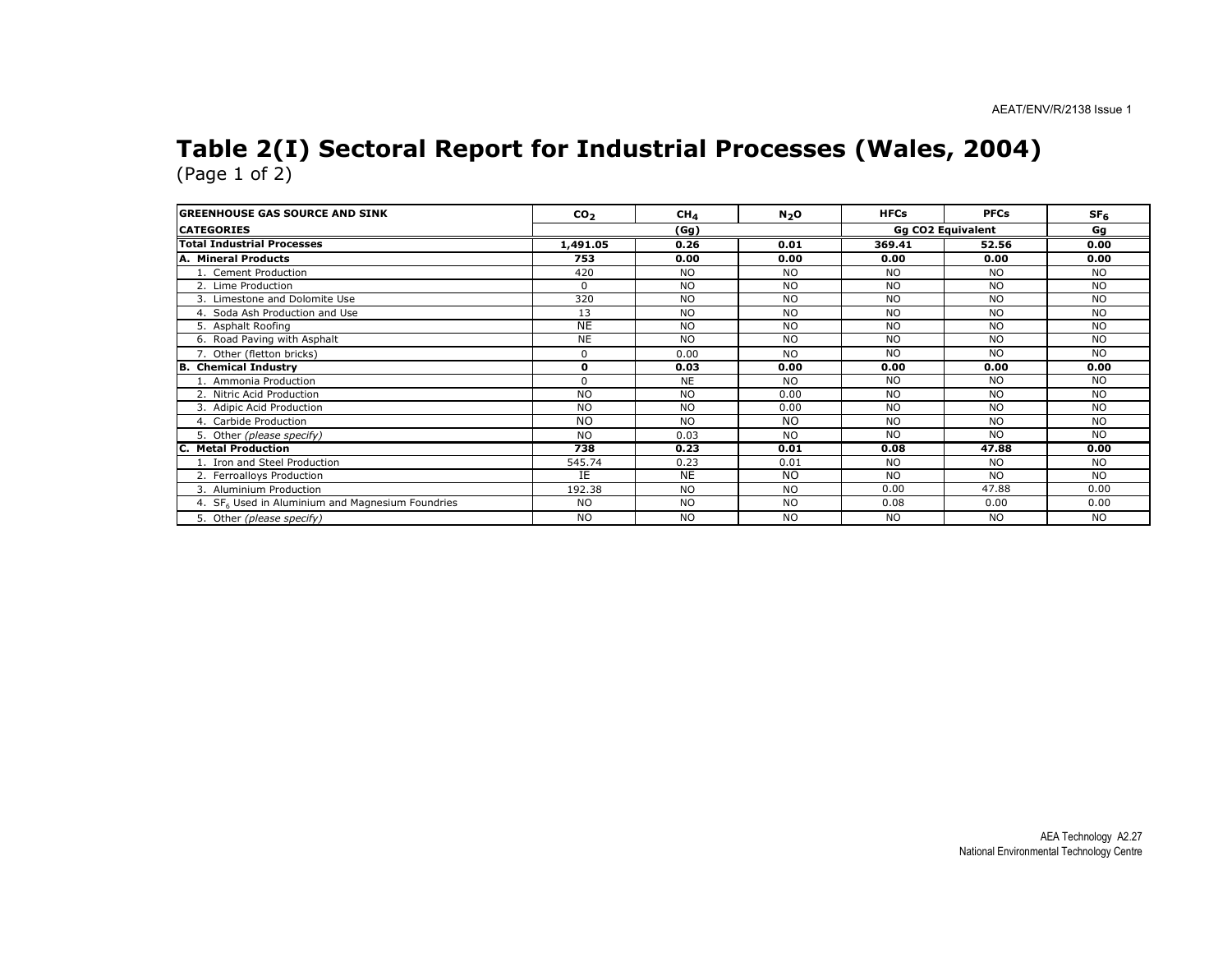# Table 2(I) Sectoral Report for Industrial Processes (Wales, 2004) (Page 2 of 2)

| <b>GREENHOUSE GAS SOURCE AND SINK</b>           | $\mathbf{co}_2$ | CH <sub>4</sub> | N <sub>2</sub> O | <b>HFCs</b> | <b>PFCs</b>              | SF <sub>6</sub> |
|-------------------------------------------------|-----------------|-----------------|------------------|-------------|--------------------------|-----------------|
| <b>CATEGORIES</b>                               |                 | (Gg)            |                  |             | <b>Gg CO2 Equivalent</b> |                 |
| D. Other Production                             | 0.00            | 0.00            | 0.00             | 0.00        | 0.00                     | 0.00            |
| 1. Pulp and Paper                               | <b>NO</b>       | <b>NO</b>       | <b>NO</b>        | NO.         | <b>NO</b>                | NO              |
| 2. Food and Drink $(2)$                         | IE              | <b>NO</b>       | <b>NO</b>        | NO.         | <b>NO</b>                | <b>NO</b>       |
| <b>E.</b> Production of Halocarbons and $SF_6$  |                 |                 |                  | 0.00        | 0.00                     | 0.00            |
| 1. By-product Emissions                         | <b>NO</b>       | <b>NO</b>       | <b>NO</b>        | 0.00        | 0.00                     | NO              |
| 2. Fugitive Emissions                           | <b>NO</b>       | <b>NO</b>       | NO.              | 0.00        | 0.00                     | <b>NO</b>       |
| 3. Other (please specify)                       | <b>NO</b>       | <b>NO</b>       | <b>NO</b>        | NO.         | <b>NO</b>                | <b>NO</b>       |
| F. Consumption of Halocarbons and SF6           | 0.00            | 0.00            | 0.00             | 369.33      | 4.68                     | 0.00            |
| 1. Refrigeration and Air Conditioning Equipment | <b>NO</b>       | <b>NO</b>       | <b>NO</b>        | 195.24      | 0.00                     | <b>NO</b>       |
| 2. Foam Blowing                                 | <b>NO</b>       | <b>NO</b>       | <b>NO</b>        | 25.13       | 0.00                     | NO              |
| 3. Fire Extinguishers                           | <b>NO</b>       | <b>NO</b>       | <b>NO</b>        | 14.38       | 0.00                     | <b>NO</b>       |
| 4. Aerosols/ Metered Dose Inhalers              | <b>NO</b>       | <b>NO</b>       | <b>NO</b>        | 127.62      | 0.00                     | <b>NO</b>       |
| 5. Solvents                                     | <b>NO</b>       | <b>NO</b>       | <b>NO</b>        | 1.65        | 0.00                     | <b>NO</b>       |
| 6. Semiconductor Manufacture                    | <b>NO</b>       | <b>NO</b>       | <b>NO</b>        | <b>NO</b>   | <b>NO</b>                | <b>NO</b>       |
| 7. Electrical Equipment                         | <b>NO</b>       | <b>NO</b>       | <b>NO</b>        | <b>NO</b>   | <b>NO</b>                | <b>NO</b>       |
| 8. Other (please specify)                       | <b>NO</b>       | <b>NO</b>       | <b>NO</b>        | 5.30        | 4.68                     | 0.00            |
| G. Other (please specify)                       | 0.00            | 0.00            | 0.00             |             |                          |                 |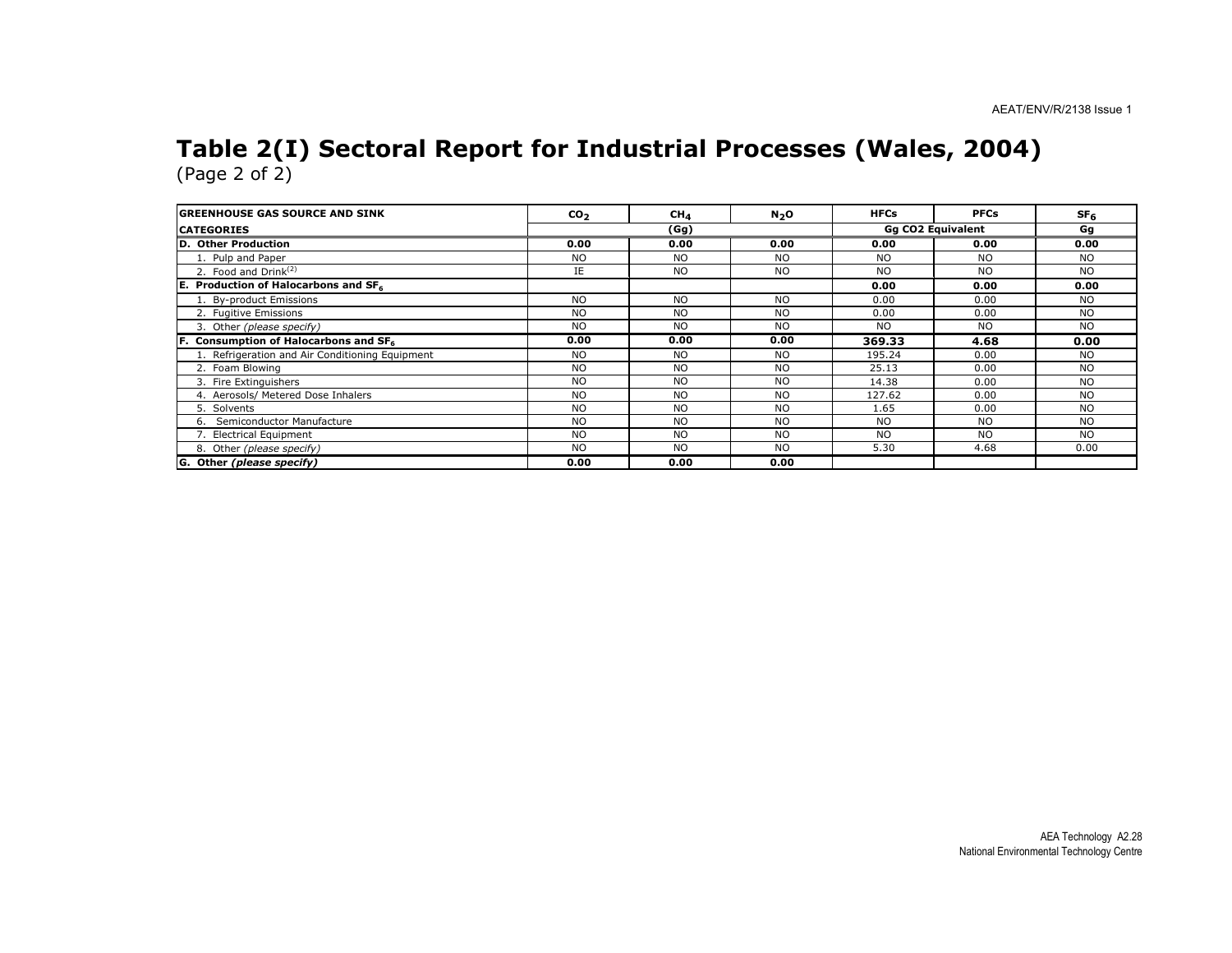### Table 4 Sectoral Report for Agriculture (Wales, 2004)

| <b>GREENHOUSE GAS SOURCE AND SINK</b> | CH <sub>4</sub><br>$N_2$ O |           |
|---------------------------------------|----------------------------|-----------|
| <b>CATEGORIES</b>                     |                            | (Gg)      |
| <b>Total Agriculture</b>              | 133.10                     | 8.56      |
| <b>A. Enteric Fermentation</b>        | 119.95                     | 0.00      |
| 1.<br>Cattle                          | 71.28                      | <b>NO</b> |
| <b>Buffalo</b><br>2.                  | <b>NO</b>                  | <b>NO</b> |
| 3.<br>Sheep                           | 47.92                      | <b>NO</b> |
| Goats<br>4.                           | 0.03                       | <b>NO</b> |
| Camels and Llamas<br>5.               | <b>NO</b>                  | <b>NO</b> |
| 6.<br>Horses                          | 0.67                       | <b>NO</b> |
| 7.<br>Mules and Asses                 | <b>NO</b>                  | <b>NO</b> |
| 8.<br>Swine                           | 0.05                       | <b>NO</b> |
| 9.<br>Poultry                         | $\mathbf{0}$               | <b>NO</b> |
| 10. Other (Deer)                      | 0.01                       | <b>NO</b> |
| <b>Manure Management</b><br>B.        | 13.15                      | 0.41      |
| Cattle<br>1.                          | 11.05                      | 0.00      |
| 2.<br><b>Buffalo</b>                  | <b>NO</b>                  | NO.       |
| 3.<br>Sheep                           | 1.14                       | 0.00      |
| Goats<br>4.                           | 0.00                       | 0.00      |
| 5.<br><b>Camels and Llamas</b>        | <b>NO</b>                  | <b>NO</b> |
| 6.<br>Horses                          | 0.05                       | 0.00      |
| Mules and Asses<br>7.                 | <b>NO</b>                  | <b>NO</b> |
| Swine<br>8.                           | 0.09                       | 0.00      |
| 9.<br>Poultry                         | 0.82                       | 0.00      |
| 9a. Deer                              | 0.00                       | 0.00      |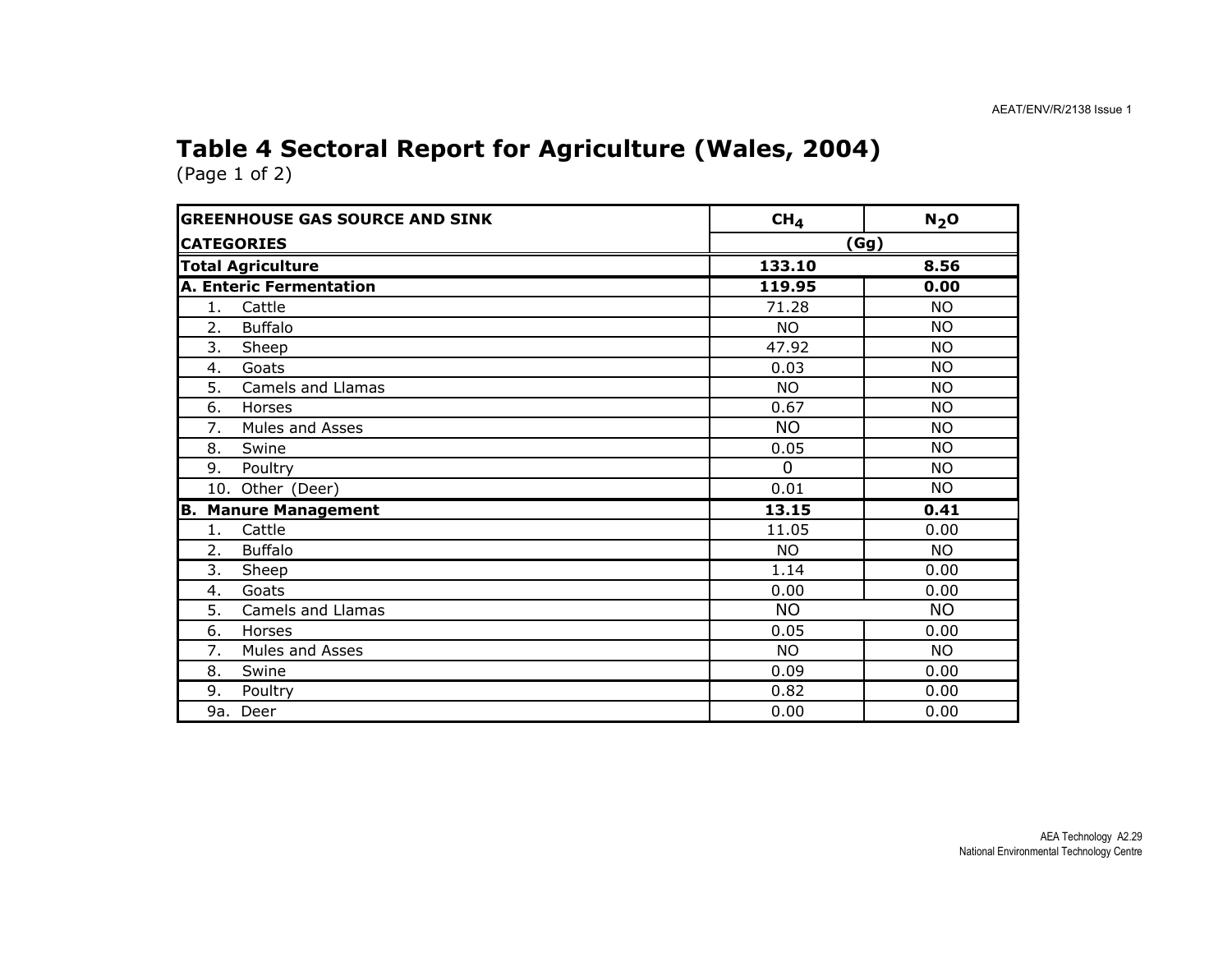## Table 4 Sectoral Report for Agriculture (Wales, 2004)

| <b>GREENHOUSE GAS SOURCE AND SINK</b>               | CH <sub>4</sub> | $N_2$ O   |  |
|-----------------------------------------------------|-----------------|-----------|--|
| <b>CATEGORIES</b>                                   | (Gg)            |           |  |
| <b>B. Manure Management (continued)</b>             |                 |           |  |
| 10. Anaerobic Lagoons                               |                 | <b>NO</b> |  |
| 11. Liquid Systems                                  |                 | 0.02      |  |
| 12. Solid Storage and Dry Lot                       |                 | 0.37      |  |
| 13. Other (Poultry Litter, Stables etc)             |                 | 0.02      |  |
|                                                     |                 |           |  |
| <b>C. Rice Cultivation</b>                          | <b>NO</b>       | <b>NO</b> |  |
| D. Agricultural Soils <sup>(1)</sup>                | <b>NE</b>       | 8.16      |  |
| <b>Prescribed Burning of Savannas</b><br>Е.         | <b>NO</b>       | <b>NO</b> |  |
| <b>Field Burning of Agricultural Residues</b><br>F. | 0.00            | 0.00      |  |
| 1. Cereals                                          | 0.00            | 0.00      |  |
| 2. Pulse                                            | <b>NO</b>       | NO.       |  |
| 3. Tuber and Root                                   | <b>NO</b>       | <b>NO</b> |  |
| 4. Sugar Cane                                       | NO.             | <b>NO</b> |  |
| 5. Other (Linseed)                                  | 0.00            | 0.00      |  |
| G. Other                                            | 0.00            | 0.00      |  |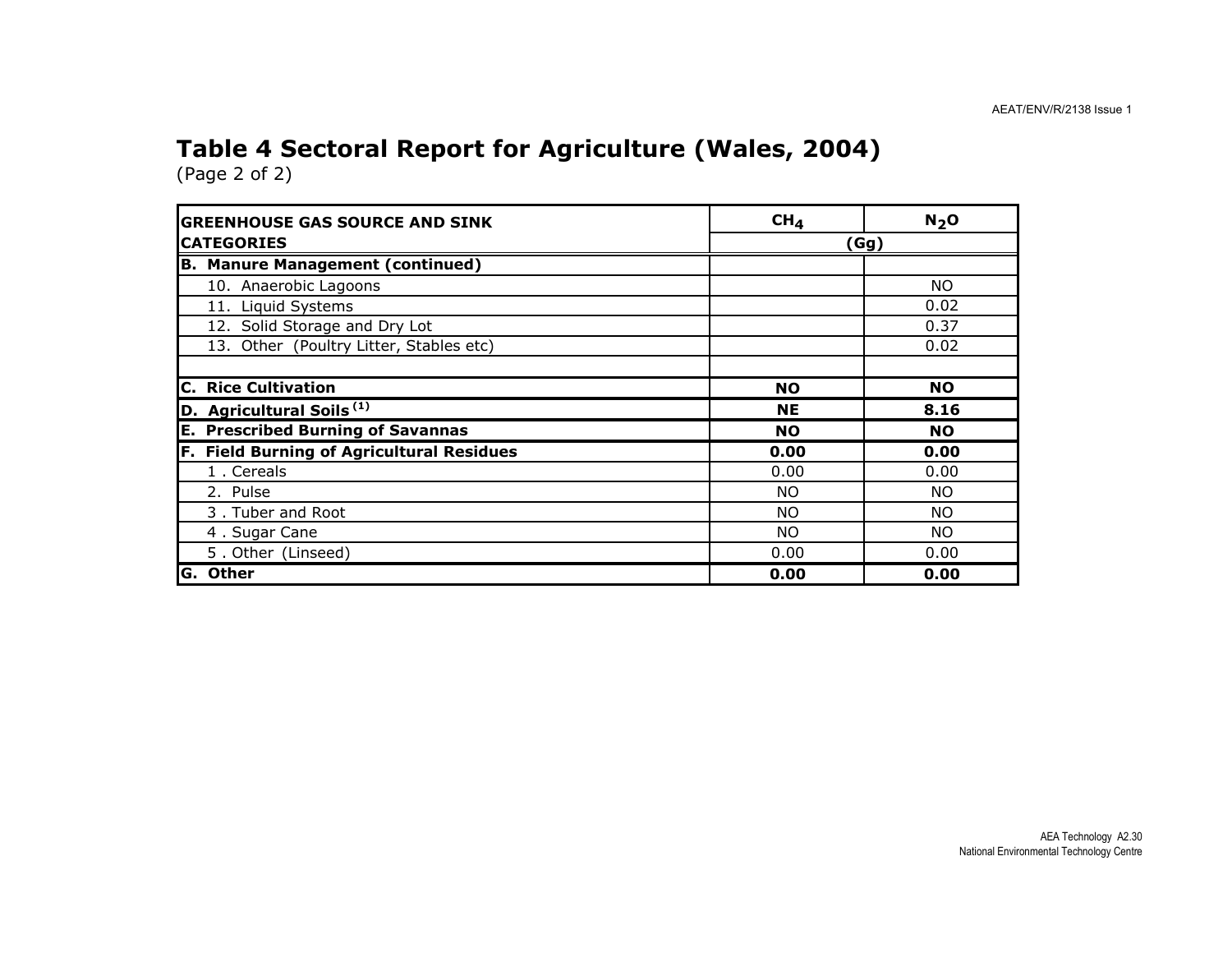### Table 5 Sectoral Report for Land Use Change and Forestry (Wales, 2004)

| <b>GREENHOUSE GAS SOURCE AND SINK</b> | CO <sub>2</sub> | CH <sub>4</sub> | N <sub>2</sub> O |
|---------------------------------------|-----------------|-----------------|------------------|
| <b>CATEGORIES</b>                     | (Gg)            |                 |                  |
| 5. Land-Use Change and Forestry       | $-248.62$       | 0.05            | 0.00             |
| A. Forest Land                        | $-1583.90$      |                 |                  |
| B. Cropland                           | 1038.36         |                 |                  |
| C. Grassland                          | $-572.48$       | 0.03            | 0.00             |
| D. Wetlands                           | 0.00            |                 |                  |
| E. Settlements                        | 684.77          | 0.01            | 0.00             |
| F. Other land                         | 0.00            |                 |                  |
| G. Other activities                   | 184.63          |                 |                  |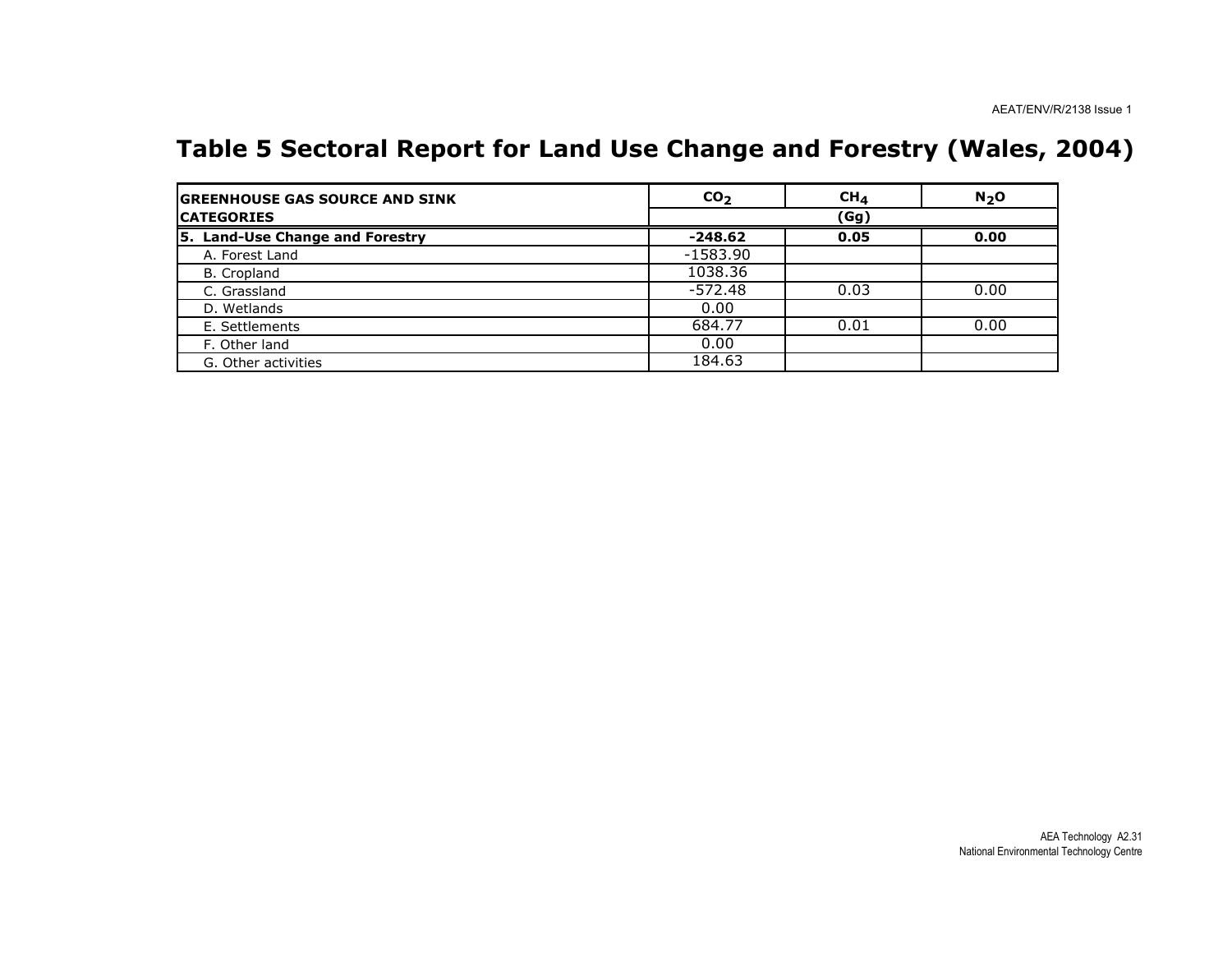### Table 6 Sectoral Report for Waste (Wales, 2004)

| <b>GREENHOUSE GAS SOURCE AND SINK CATEGORIES</b> | CO <sub>2</sub> | CH <sub>4</sub> | N <sub>2</sub> O |
|--------------------------------------------------|-----------------|-----------------|------------------|
|                                                  |                 | (Gg)            |                  |
| <b>Total Waste</b>                               | 18.93           | 37.21           | 0.19             |
| A. Solid Waste Disposal on Land                  | 0.00            | 35.35           | 0.00             |
| 1. Managed Waste Disposal on Land                | 0.00            | 35.35           | 0.00             |
| 2. Unmanaged Waste Disposal Sites                |                 |                 |                  |
| 3. Other (please specify)                        |                 |                 |                  |
|                                                  |                 |                 |                  |
| <b>B. Wastewater Handling</b>                    |                 | 1.86            | 0.19             |
| 1. Industrial Wastewater                         |                 |                 |                  |
| 2. Domestic and Commercial Wastewater            | 0.00            | 1.86            | 0.19             |
| 3. Other (please specify)                        |                 |                 |                  |
|                                                  |                 |                 |                  |
| <b>C.</b> Waste Incineration                     | 18.93           | 0.00            | 0.00             |
| D. Other (please specify)                        |                 |                 |                  |
|                                                  |                 |                 |                  |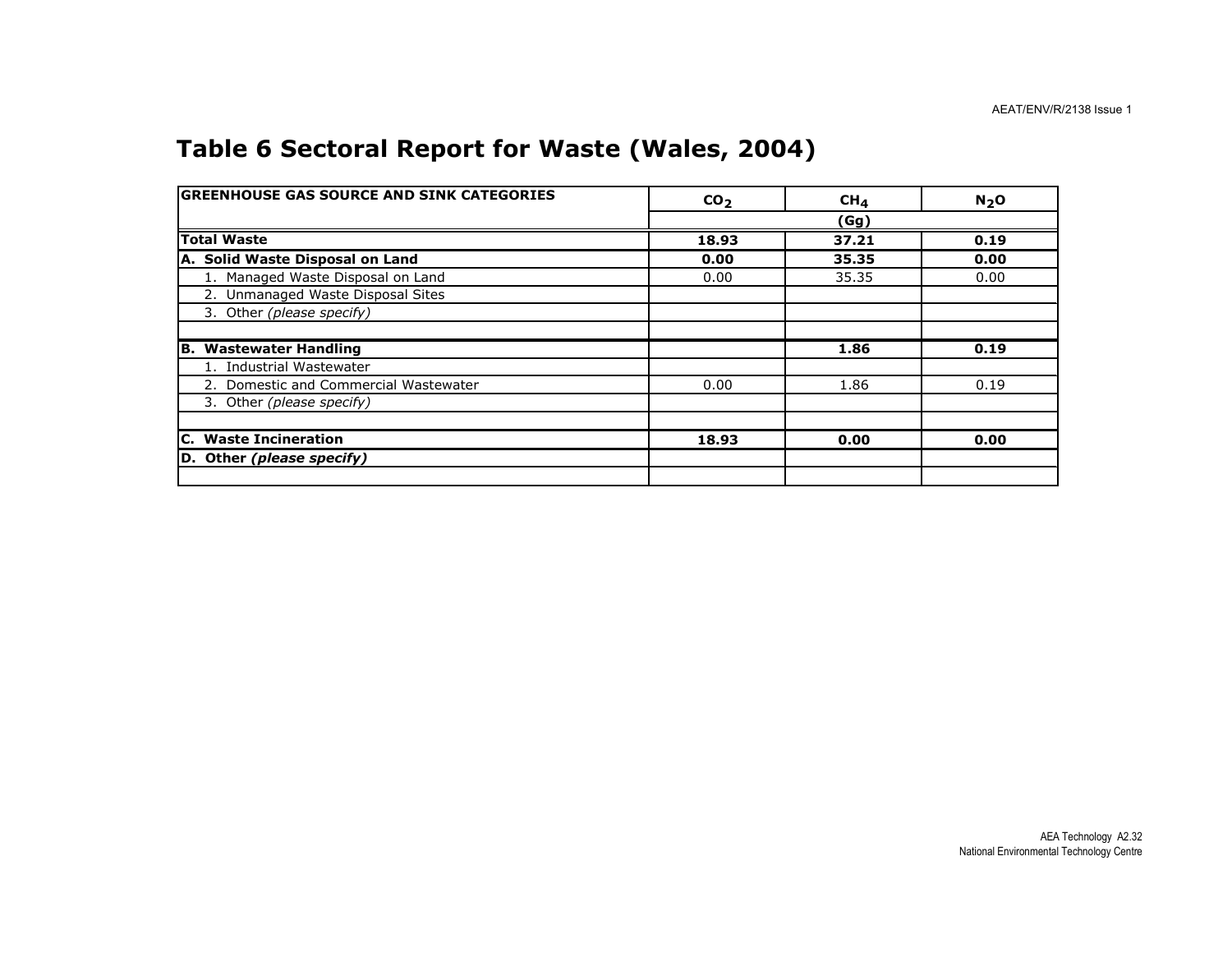### Table 7A Summary Report for National Greenhouse Gas Inventories (Wales, 2004)

(Page 1 of 2)

na.

| <b>IGREENHOUSE GAS SOURCE AND SINK</b>            | CO <sub>2</sub> | CH <sub>4</sub> | N <sub>2</sub> O | <b>HFCs</b> | <b>PFCs</b>                     | SF <sub>6</sub> |
|---------------------------------------------------|-----------------|-----------------|------------------|-------------|---------------------------------|-----------------|
| <b>CATEGORIES</b>                                 |                 | (Gg)            |                  |             | CO <sub>2</sub> equivalent (Gg) |                 |
| <b>Total National Emissions and Removals</b>      | 41,808          | 198.07          | 10.45            | 369.41      | 52.56                           | 0.00            |
| 1. Energy                                         | 40,457          | 27.45           | 1.68             | 0.00        | 0.00                            | 0.00            |
| A. Fuel Combustion                                | 40,441          | 6.20            | 1.68             |             |                                 |                 |
| 1. Energy Industries                              | 16,764          | 0.43            | 0.25             |             |                                 |                 |
| 2. Manufacturing Industries and Construction      | 10,751          | 3.00            | 0.24             |             |                                 |                 |
| 3. Transport                                      | 6,616           | 0.46            | 0.96             |             |                                 |                 |
| 4. Other Sectors                                  | 6,228           | 2.29            | 0.23             |             |                                 |                 |
| 5. Other                                          | 83.13           | 0.00            | 0.00             |             |                                 |                 |
| B. Fugitive Emissions from Fuels                  | 15.89           | 21.25           | 0.00             |             |                                 |                 |
| 1. Solid Fuels                                    | 14.46           | 9.02            | 0.00             |             |                                 |                 |
| 2. Oil and Natural Gas                            | 1.43            | 12.24           | 0.00             |             |                                 |                 |
| 2. Industrial Processes                           | 1,491.05        | 0.26            | 0.01             | 369.41      | 52.56                           | 0.00            |
| A. Mineral Products                               | 752.92          | 0.00            | 0.00             | 0.00        | 0.00                            | 0.00            |
| <b>B.</b> Chemical Industry                       | 0.00            | 0.03            | 0.00             | 0.00        | 0.00                            | 0.00            |
| C. Metal Production                               | 738.13          | 0.23            | 0.01             | 0.08        | 47.88                           | 0.00            |
| D. Other Production                               | 0.00            | 0.00            | 0.00             | 0.00        | 0.00                            | 0.00            |
| E. Production of Halocarbons and SF <sub>6</sub>  | 0.00            | 0.00            | 0.00             | 0.00        | 0.00                            | 0.00            |
| F. Consumption of Halocarbons and SF <sub>6</sub> | 0.00            | 0.00            | 0.00             | 369.33      | 4.68                            | 0.00            |
| G. Other                                          | 0.00            | 0.00            | 0.00             | 0.00        | 0.00                            | 0.00            |